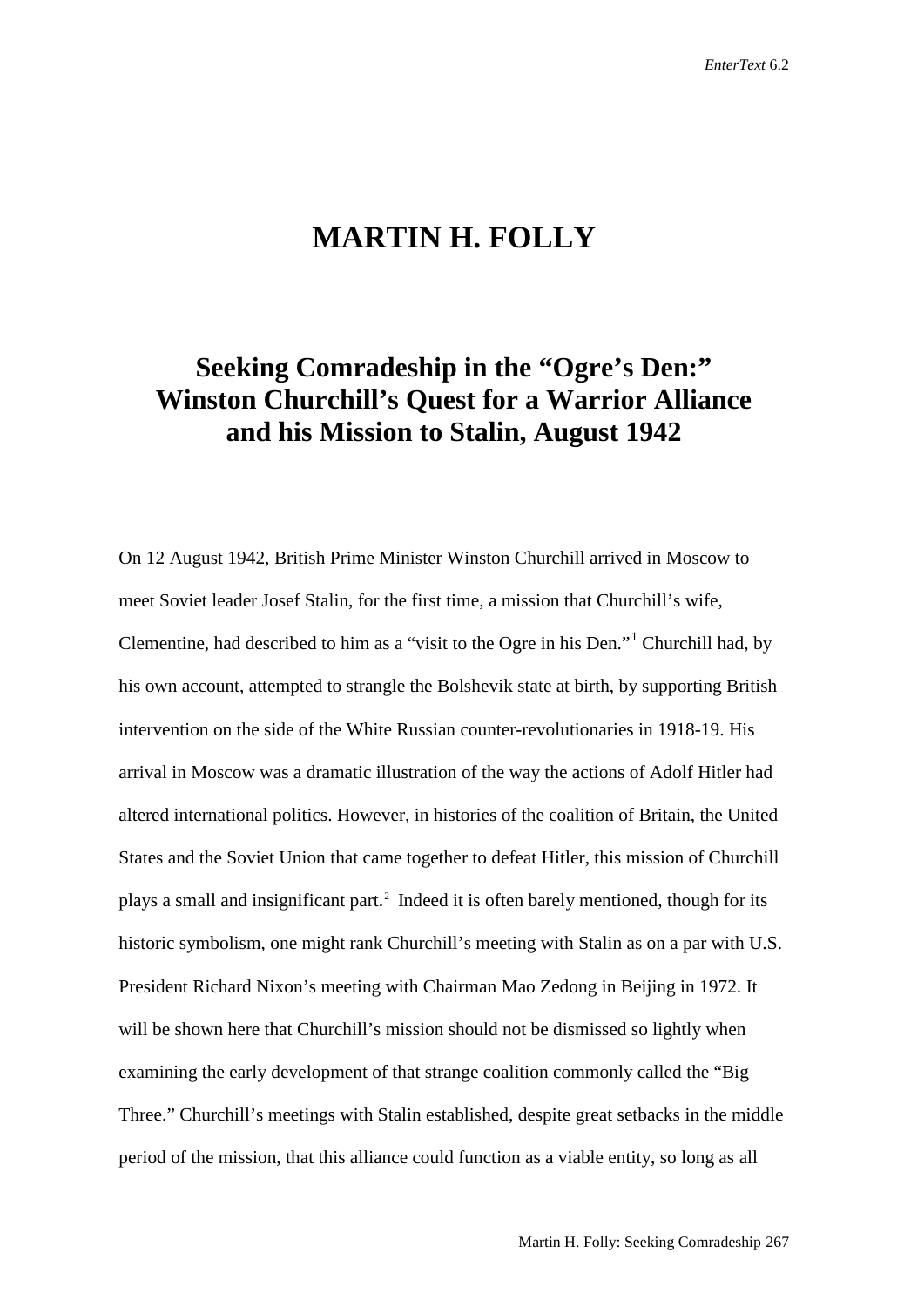parties agreed tacitly to certain rules of engagement. It is often suggested that the third member of the Big Three, U.S. President Franklin Roosevelt, was largely responsible for establishing this pragmatic approach, but this article will show that Churchill and Stalin became alive to the wisdom of managing their interactions in this manner independently of Roosevelt, and indeed some way in advance of his active involvement in Big Three politics.

More attention has been paid to Churchill's second visit to Moscow, in October 1944, in which he made his infamous suggestion regarding "percentages" of influence in Eastern Europe, than to his first visit to Moscow (code-named BRACELET) two years earlier.<sup>[3](#page-32-0)</sup> The personal interactions between Churchill and Stalin have always had a problematic place in the traditional, but enduring, narrative of Churchill's wartime views of the USSR, and of Churchill himself as war-leader. The prominent theme of that narrative, established by Churchill himself, was his "eyes-open" attitude: open to wartime co-operation, but without letting delusions about the USSR or Stalin get in the way, and always aware of Stalin's designs on Eastern Europe. BRACELET does not obviously fit the customary themes of discourse on Churchill, for it neither held a strong message as to Churchill's far-sightedness regarding a Soviet threat, nor did it involve the issues appealing to those whose interest in Second World War diplomacy is shaped by their search for the origins of the Cold War. However, a fresh look at the motivations of Churchill in making the trip and what took place in Moscow is well worthwhile in order to enhance our understanding of wartime diplomacy, for it sheds light on the developing pattern of the wartime "Grand Alliance" at a time when there was much still to be settled as to how it would be conducted.

Historians who have devoted serious attention to Churchill's attitudes have preferred not to present them in quite so stark a form as the narrative described above,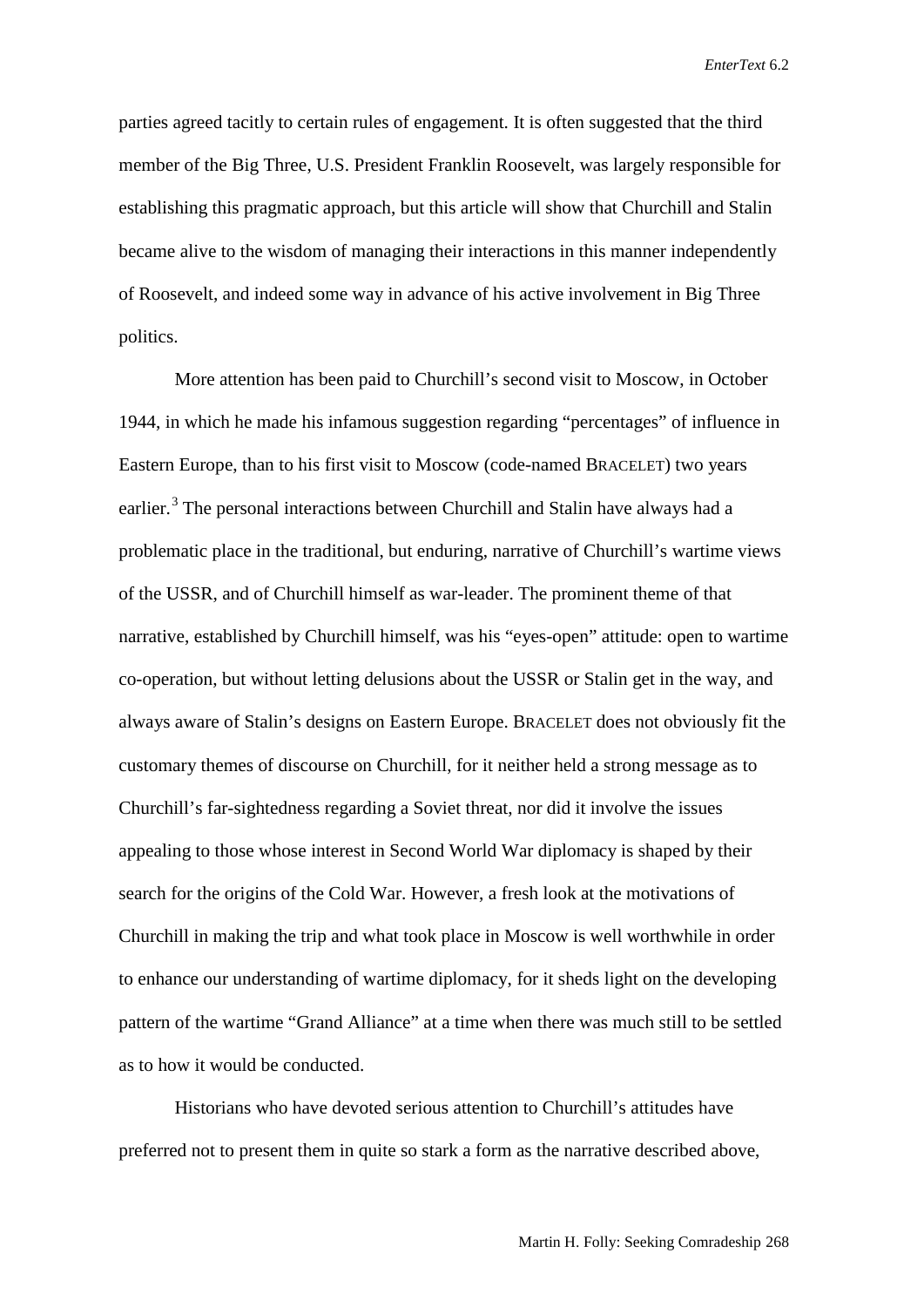even though it remains potent in accounts of Churchill for a general readership. What tends to divide such historians is the degree to which they find consistency in Churchill's views and attitudes. There are those such as David Carlton and John Charmley, who, from different perspectives, find Churchill essentially continuing to be influenced by his long-standing views of Bolshevism.<sup>[4](#page-33-0)</sup> Conversely, David Reynolds, Robin Edmonds and Martin Kitchen find Churchill more inconsistent with his past, though wavering between that view and one that was more inclined to see co-operation with the Soviets as a realistic possibility.<sup>[5](#page-33-1)</sup> Churchill's doctor Sir Charles Wilson (later Lord Moran) recorded Churchill's desire to work with Stalin, as well as his doubts about the Soviet leader. Wilson put Churchill's inconsistency down to fluctuations in his health.<sup>[6](#page-33-2)</sup> Churchill's attitudes were certainly neither straightforward, nor consistent, but were more the result of conflicting elements in his attitudes to communism (domestic and Soviet), to the USSR and to Stalin, magnified by, but not entirely created by, the conditions of cobelligerency. Examination of Churchill's first contacts with Stalin in person demonstrate that though his attitudes to Bolshevism were immutable, his attitudes to *Stalin* were not. Appreciation of the degree to which Stalin moved away from being simply a personification for Churchill of Bolshevism's worst excesses is central to understanding the paradoxical nature of his attitudes as they developed in the period of the alliance, 1941-45. In engaging with Stalin as a (fellow) warlord, Churchill was able to reconcile his conflicting impulses, simultaneously to embrace the Soviets as powerful and significant partners in his self-defined mission to crush Hitler, and to recoil from them out of suspicion about their methods, their past and their objectives.

To an extent, Churchill operated on the basis of a specific conceptualisation of both his great allies. He constructed an image of Franklin Roosevelt that only partly reflected the reality of that complex individual (and contained a certain element of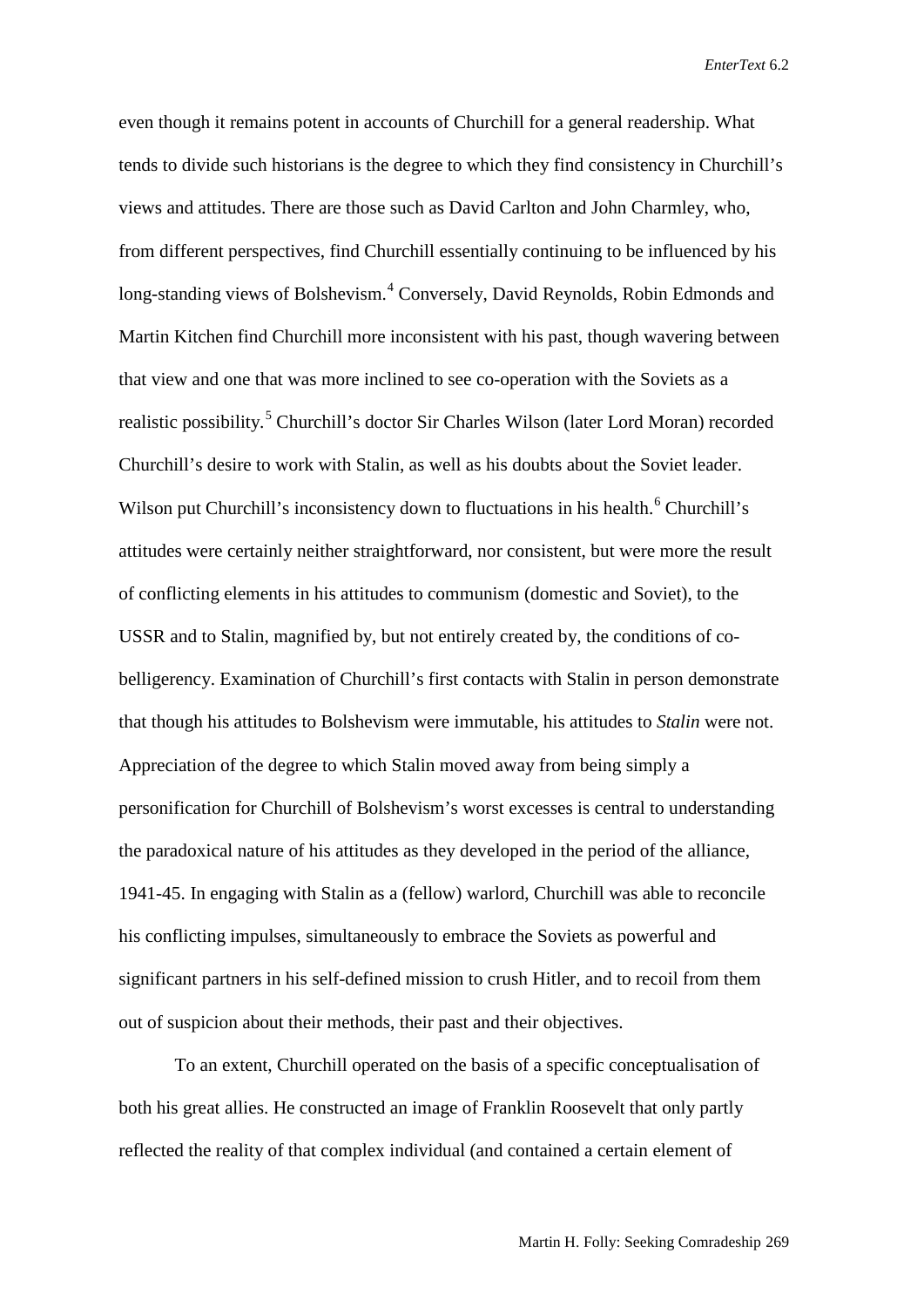romanticisation and wishful thinking).<sup>[7](#page-34-0)</sup> Roosevelt became the personification to Churchill of the America that Britain needed it to be, and there are good grounds for arguing that Churchill did the same with regard to Stalin, though with more equivocation. It was more frequent with Stalin than with Roosevelt that the Soviet leader's own behaviour raised conflicting reactions and characterisations—often the difference was between the telegraphic Stalin and the personal Stalin—though the record does show a few private occasions when Churchill showed his awareness that Roosevelt, too, was not conforming to Churchill's preferred image.<sup>[8](#page-34-1)</sup>

In the case of Stalin, Churchill came to alight on an image of him as warriorleader, and then proceeded to conceive of their relationship as a "comradeship-in-arms" (reflecting his own self-image, too), a term he never used in association with Roosevelt. It was the quest for such a Stalin that took Churchill to Moscow in August 1942. The ostensible reason, and the one always reported by historians, was to convey the news that the British and Americans were not intending to open a second front in Western Europe in 1942, but there was no reason why Churchill himself had to take that news personally, and many reasons why he should not do so, including the old dictum about messengers bringing bad news. Neither before nor later was there any reluctance to send Stalin bad news either by telegram or by ambassadorial interview. The actual purpose of Churchill's trip was much more significant, being a matter of the nature and conduct of the wartime alliance as a whole, and the Churchill-Stalin comradeship that would be at the heart of it—if all went well. The mission, and the way that events on it unfolded only really make sense if viewed through this prism.

Churchill's antipathy to Bolshevism as an ideological movement is, of course, well-documented and beyond doubt. It is a matter of more debate, however, as to how far that hostility was always replicated in his attitude to the USSR as a state. Certainly, for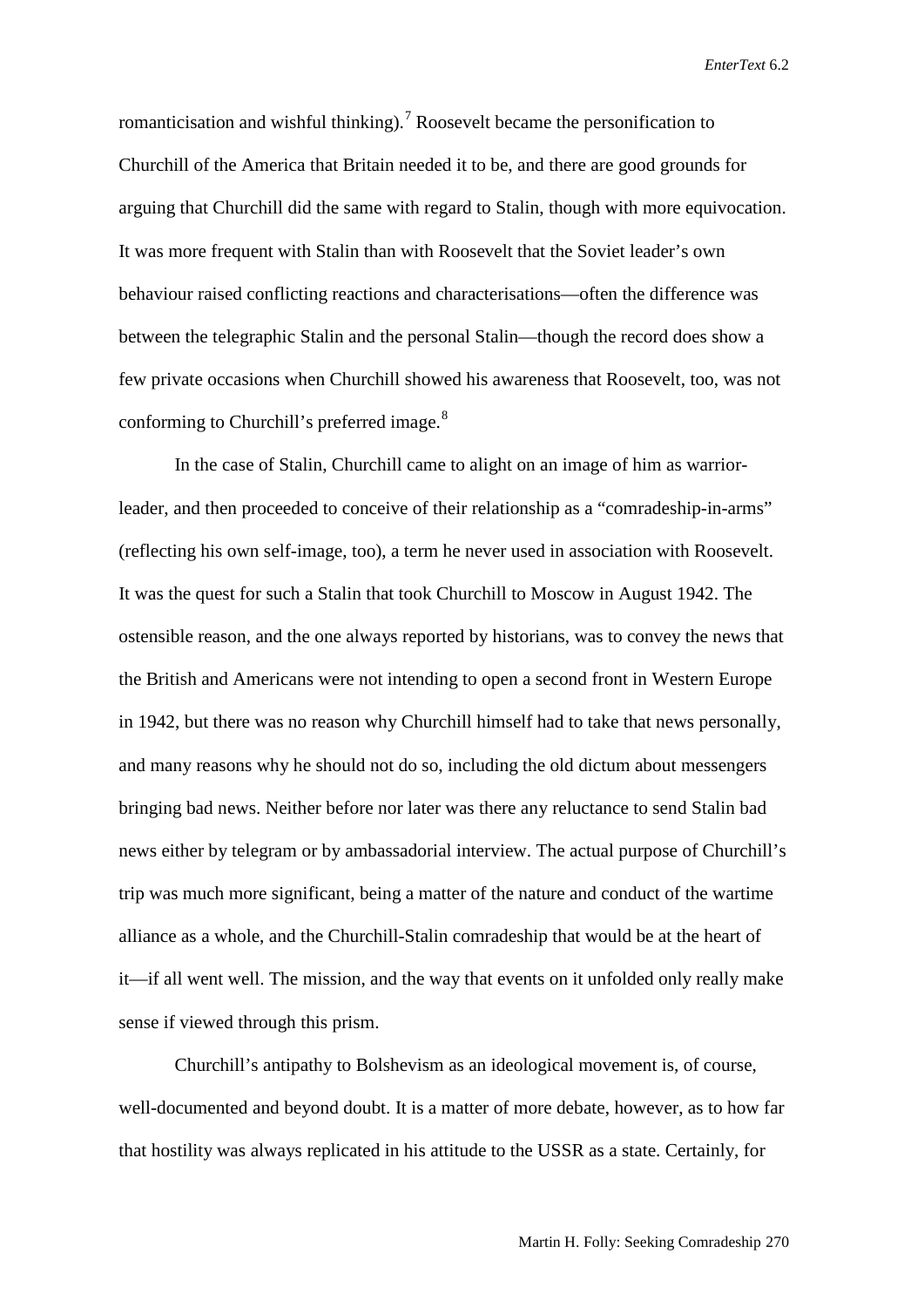much of the time, Churchill would not have distinguished between the two: yet there is evidence that at times he did so**—**that he detected in the Soviet Union in essence the old Russia. In particular, as the threat from Nazi Germany grew during the 1930s, so he saw the possibilities of the USSR playing a more traditional role in the balance of power. This perception was no doubt strengthened by the obvious danger that Hitler posed to the USSR and influenced by the more "civilised" diplomatic behaviour of Foreign Commissar Maxim Litvinov from 1933 to 1939. Churchill was among the wide circle of opposition and anti-appeasing figures cultivated by the irrepressible Soviet Ambassador in London, Ivan Maisky. $\degree$  Thus he was to be found advocating an alliance with the USSR in his newspaper column in 1939, and even after the Soviets cynically shared in the division of Poland with Germany in the autumn of 1939, he publicly stated that there was a good possibility that British and Soviet interests would coincide.<sup>[10](#page-34-3)</sup> It was soon after this that he made his often-quoted remark about Soviet policy being a mystery inside a riddle, wrapped in an enigma.<sup>[11](#page-34-4)</sup> What is often overlooked is that at that time, most observers, including leading figures in the British and French Governments, found Soviet policy far from enigmatic**—**indeed they saw the Soviets as acting clearly and unambiguously in cahoots with the Nazis. Churchill was, by contrast, suggesting that there was a distance between the two, that the Soviets and Nazis were not the same**—**as many people were saying**—**and that they could easily realign in a way more favourable to Britain. This did not, however, prevent Churchill vigorously supporting moves in January 1940 to send troops to aid the Finns in their war against the Soviets, in the hopes of cutting German access to Swedish iron ore along the way: Churchill at this time faced the military prospect of war with the Soviets with equanimity, sharing the common view that they were militarily decrepit. Communism, he said publicly at the height of the Finnish-Soviet war, "rots the soul of a nation."<sup>[12](#page-34-5)</sup>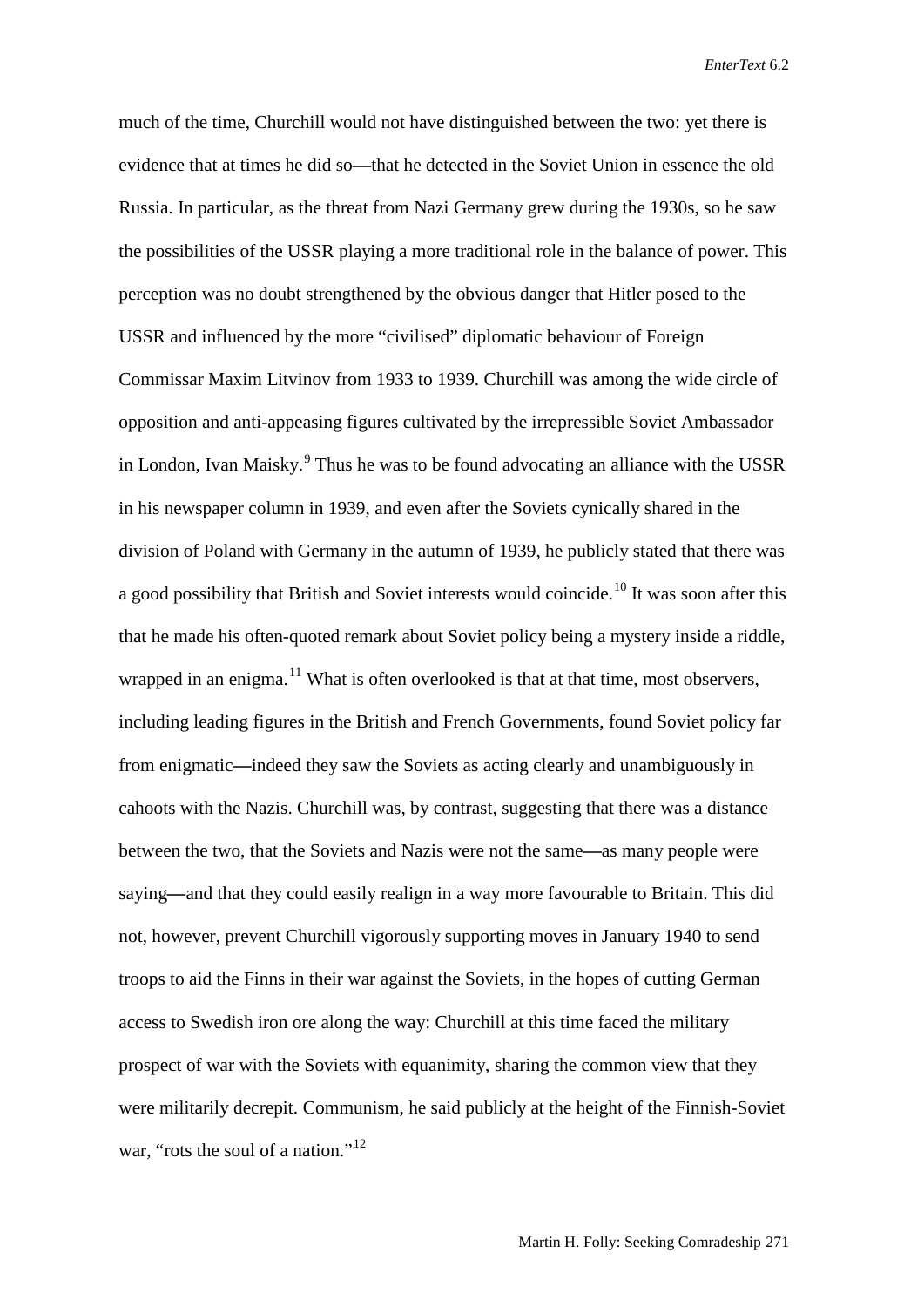All this notwithstanding, his attitudes towards the Soviet Union, even if it was the fountainhead of Bolshevism, were clearly changeable according to the developments of international politics, and to this extent it is clear that he regarded the Soviet leadership in a sense as realists. He had, in fact, had no contact with that leadership, with the exception of his informal contacts with Maisky before the war. He had said little about Stalin himself, who simply represented the grim, dark figure at the centre of the Bolshevik menace. This position was to continue during the first year of his premiership. He sent only two messages to Stalin, neither of which received a reply. The first was an appeal to Soviet realism, by setting out the situation resulting from German victories in the West, and inviting Stalin to consider their impact on Soviet interests. It was intended to gain Sir Stafford Cripps, the new ambassador to Moscow, a meeting with Stalin. It achieved this, only to prompt from Stalin comments to Cripps that discouraged any further contacts by apparently aligning himself with those who sought to alter the "old equilibrium" in Europe. $13$ 

Churchill, however, continued to see Stalin as essentially a realist, and it was as a result of this assumption that his second message was sent, in April 1941. Again it was a short, deliberately matter-of-fact message, in which Churchill, in suitably disguised form, informed Stalin of intelligence that he had gained from Ultra decrypts, pointing to a German military build-up, preparatory to an attack on the Soviet Union.<sup>[14](#page-35-1)</sup> The message was delayed in transmission by Cripps, who was attempting his own, more complicated, demarche at the same time. Churchill was particularly annoyed at Cripps, and later said that relations might have been easier at the start of the Anglo-Soviet relationship had the message been delivered in a timely fashion.<sup>[15](#page-35-2)</sup> When he met Stalin in August 1942, this was still on Churchill's mind, for he asked Stalin about it. Churchill had made no further attempt to communicate with Stalin, and re-stated his realist interpretation by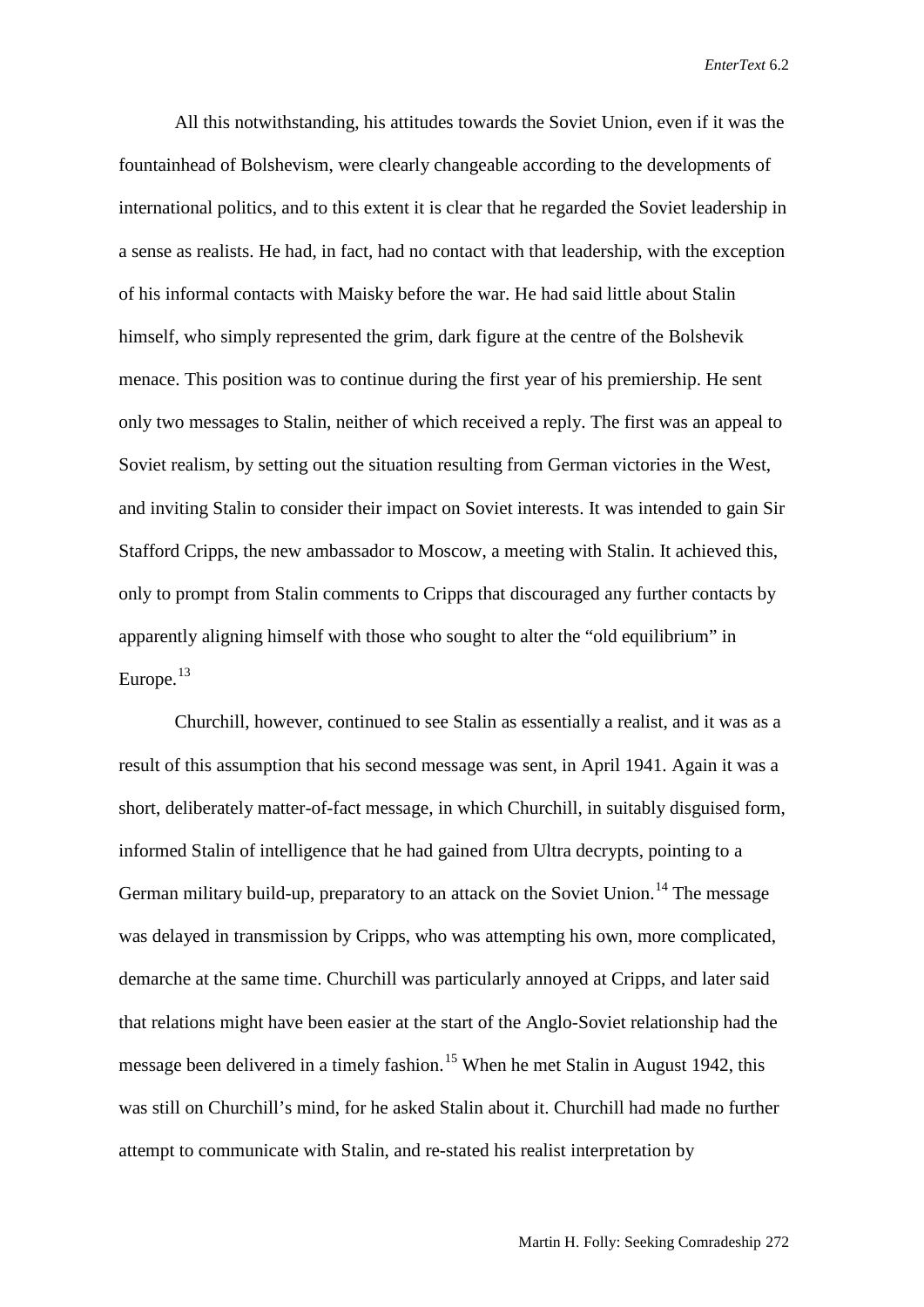commenting to Foreign Secretary Anthony Eden that it was best to let the Soviets draw their own conclusions from the facts, rather than run after them with "frantic efforts to assure them of your love."<sup>[16](#page-36-0)</sup>

This attitude was generally to continue to characterise Churchill's attitude towards his new ally for the first twelve months after the German attack on the Soviet Union. When signals intelligence made it clear that Germany was going to attack the Soviet Union in June 1941, there was debate within the British Government as to whether to welcome the USSR as an ally. While there was never any consideration of following the course that some conservative revisionists have suggested would have been wise**—**of coming to terms with Hitler now he was focused on the Soviets**—**there was a clear sense at that time that alliance with the Soviets was a matter of choice and was not simply dictated by the force of events.<sup>[17](#page-36-1)</sup> While Eden offered Maisky the despatch of a military mission to Moscow, Churchill assured Roosevelt that there was no question of a close alliance. Eden and the Minister for Information, Alfred Duff Cooper, argued that fifty per cent of British public opinion would be hostile to such an alliance.<sup>[18](#page-36-2)</sup> Churchill, however, in his broadcast to the nation on the evening of the day that Germany attacked the Soviet Union, aligned Britain with the cause of a people he characterised as fighting for their own homes and their country. He referred to his attitudes towards Bolshevism and stood by them, but in resounding words declared them irrelevant, when the Soviets were engaged with Britain's enemy. He thus from the beginning finessed the problem of divided British opinion (which mostly split on class lines) by calling into being a comradeship-in-arms:

> No one has been a more consistent opponent of Communism than I have for the last twenty-five years. I will unsay no word that I have said about it. But all this fades away before the spectacle which is now unfolding. The past with its crimes, its follies, its tragedies flashes away. I see the Russian soldiers standing on the threshold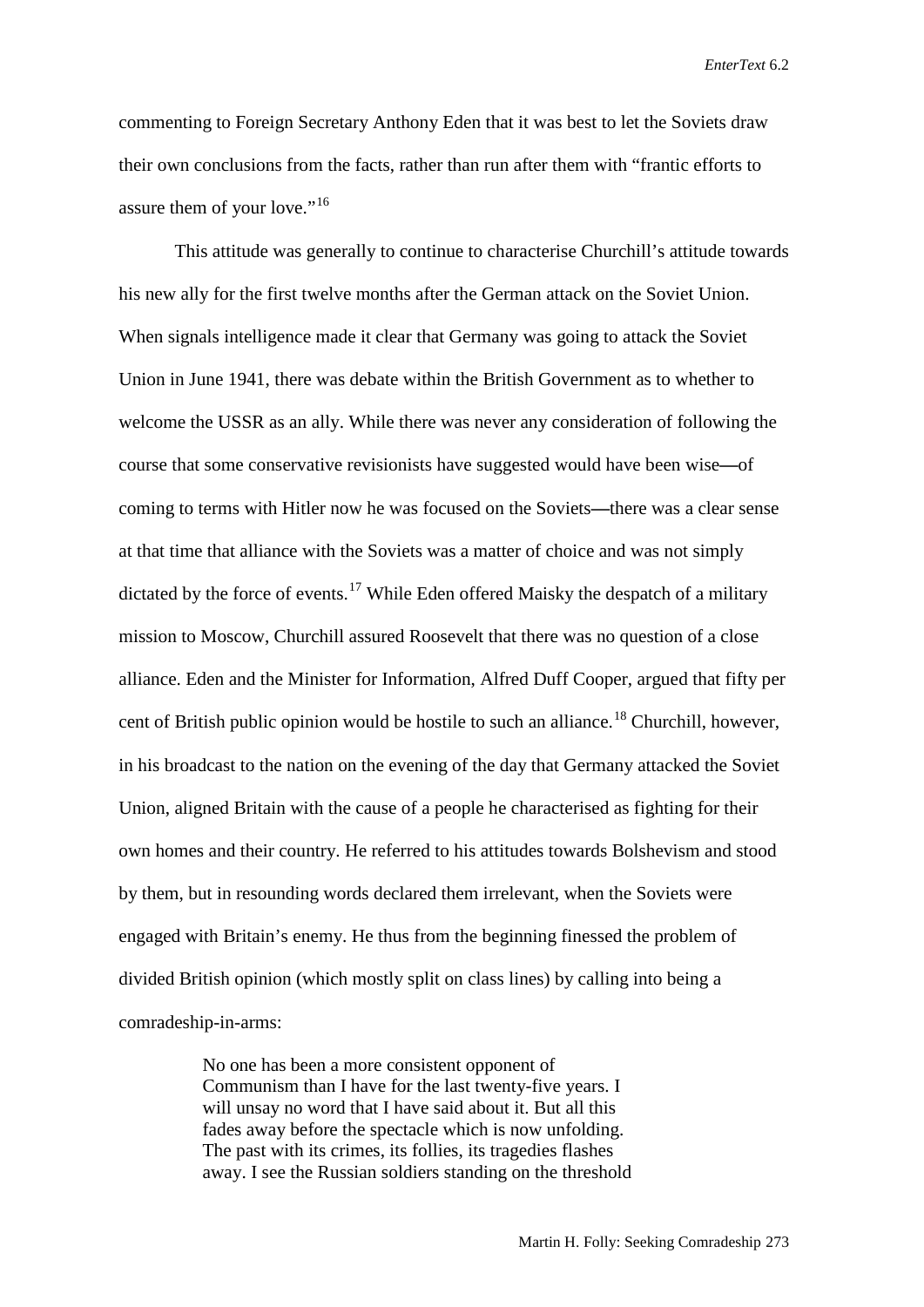of their native land, guarding the fields which their fathers have tilled from time immemorial.… … my mind goes back across the years to the days when the Russian armies were our allies against the same deadly foe; when they fought with so much valour and constancy, and helped to gain a victory from all share in which, alas, they were**—**through no fault of ours**—**utterly cut off…. The Russian danger is therefore our danger, and the danger of the United States, just as the cause of any Russian fighting for his hearth and home is the cause of free men and free peoples in every quarter of the globe.... $^{19}$  $^{19}$  $^{19}$ 

In the next three months, Churchill urged his reluctant military staffs to seek ways of aiding the Soviets, but once it seemed more likely the Soviets would hold out until the winter (meaning there was no chance the Germans could turn back to invade Britain that year), Churchill became more reserved in his attitude. He occupied a middle-ground between the attitudes of his military, who resented sending any aid at all, and Lord Beaverbrook, the Minister of Supply, who was fired with enthusiasm for the Soviet cause. As the Soviets survived, though retreating back towards Moscow, the particular boundaries to Churchill's readiness to embrace the Soviets as comrades became clear. He had already begun attempting to "woo" Stalin by telegram, as he had courted Roosevelt by telegram and telephone the previous year, but the result was what Eden's left-inclining private secretary, Oliver Harvey, caustically described as "sentimental and florid" and offering "guff" as a substitute for guns.[20](#page-36-4) When Stalin made specific requests, Churchill was unforthcoming. Stalin asked that Britain declare war on Finland, Hungary and Romania, which had also attacked the USSR, and, in the absence of British land operations in France, the dispatch of British troops (he asked for twenty to thirty divisions) to the Soviet-German front. Churchill answered Cripps caustically when the ambassador pleaded Stalin's case, arguing that Stalin had nothing with which to reproach Britain when he had let them stand alone in  $1940<sup>21</sup>$  $1940<sup>21</sup>$  $1940<sup>21</sup>$  Churchill sent Beaverbrook to Moscow to negotiate a supply agreement in October 1941, but despite the line he took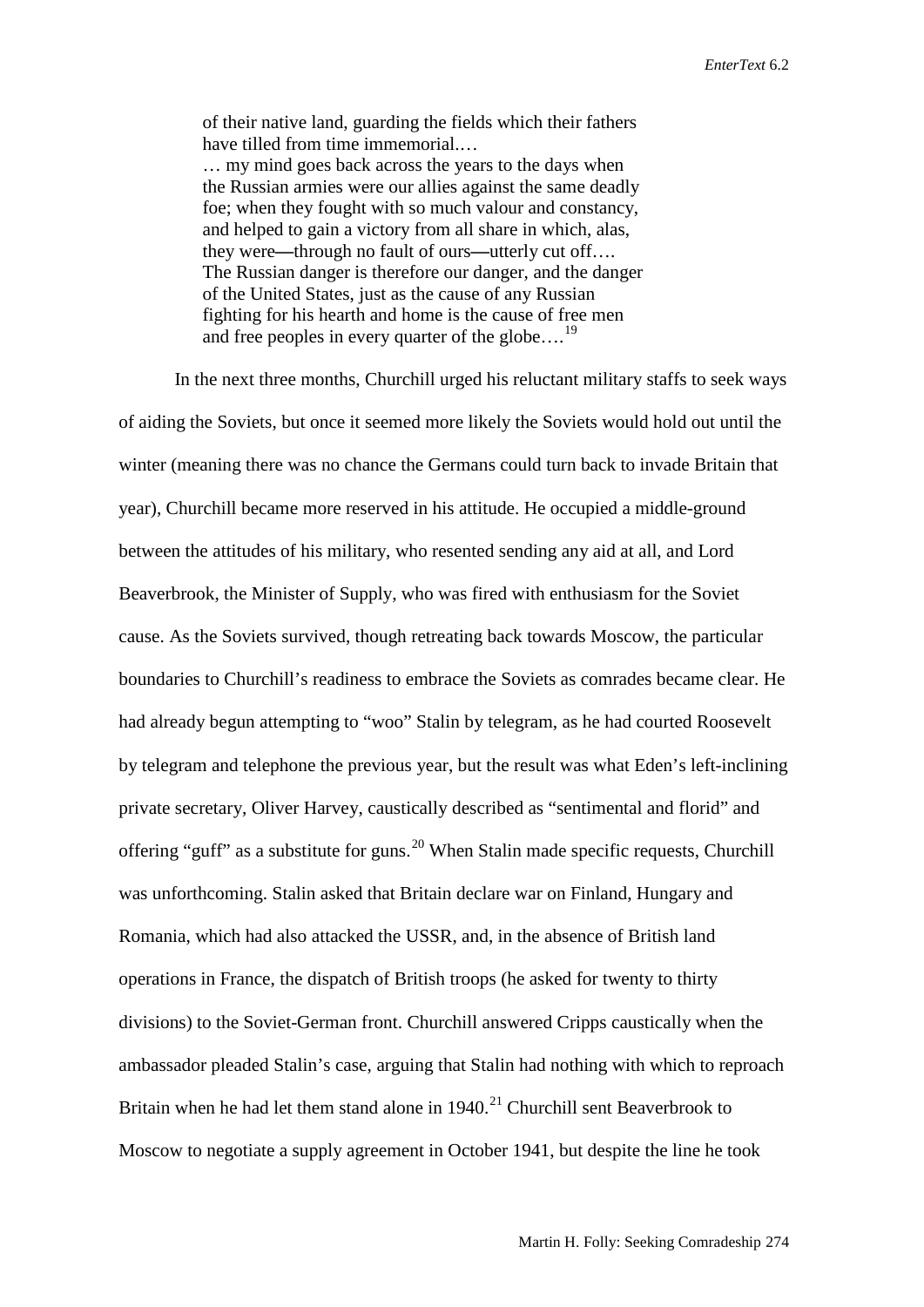with his own Chiefs of Staff, he warned Beaverbrook not to get carried away with the atmosphere in Moscow and allow Britain to be "bled white."<sup>[22](#page-36-6)</sup> In the weeks following that meeting, Stalin criticised the British for failing to come to Soviet assistance, for failing to declare war on the Axis satellites, and for failing to answer the Soviet request for British troops to serve on the Soviet front.<sup>[23](#page-36-7)</sup> Churchill continued to respond gruffly to Stalin's demands, and it took some collusion between Maisky and Eden in November 1941 to cool down the atmosphere, by contriving a conciliatory Soviet message to which Churchill in turn felt able to reply in a more moderate fashion than he had originally intended. It is clear, from this little incident, that Churchill's view of Stalin as an ally could be susceptible to influence by the form and language of Stalin's communications.<sup>[24](#page-36-8)</sup>

During one of his discussions with Beaverbrook in October, Stalin had suddenly proposed that there should be an Anglo-Soviet alliance.<sup>25</sup> In the absence of any means to give direct military aid, and concerned to bolster the Soviet will to resist, Eden went to Moscow to follow up the alliance suggestion.<sup>[26](#page-36-10)</sup> At the same time, Churchill travelled to the United States as a response to the Japanese attack on Pearl Harbour and on the British Empire in the East. Stalin demanded of Eden that the British recognise the annexations made by the Soviets during 1939-41 (Lithuania, Latvia, Estonia, Eastern Poland, Bessarabia, Northern Bukovina and parts of Finnish Karelia). Eden stalled him, but on his return to London argued that these demands should be conceded, in order to assuage Soviet suspicions, keep them fighting until Germany was completely defeated, and to build a post-war alliance to contain Germany.<sup>[27](#page-36-11)</sup>

Churchill shared the views of his American hosts that such a concession was inadvisable, claiming that what mattered to the Soviets were not political issues but military assistance and supplies of munitions. His lack of interest in working on a relationship with the Soviets, which Cripps found so regrettable and short-sighted, was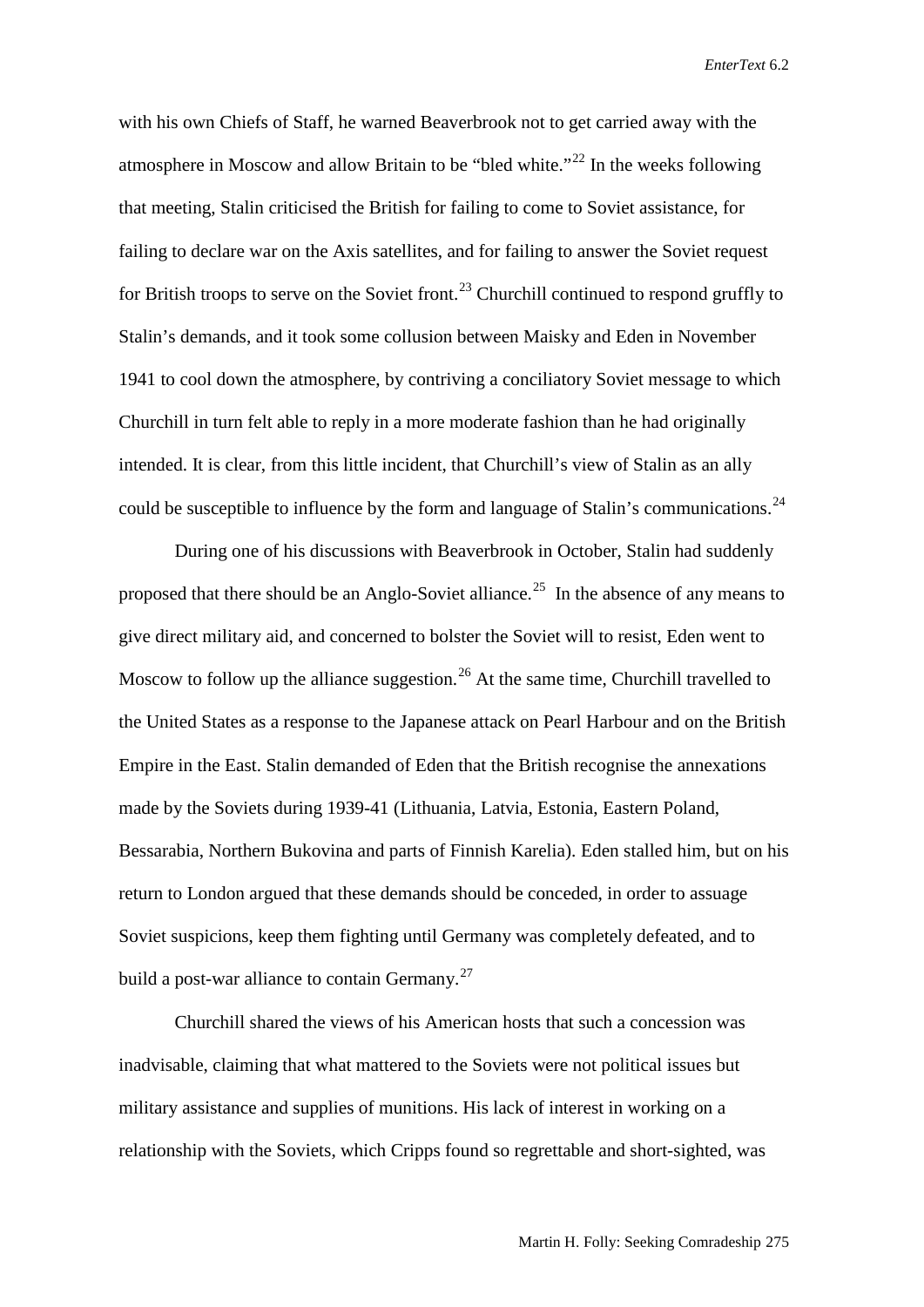built as much on his focus on the United States as it was on his attitude to the Soviets.<sup>[28](#page-36-12)</sup> With his hopes now brought to fruition by US entry into the war, this attitude reached its apogee at the very time that Stalin was pressing Eden on the need for closer co-operation and planning, based on agreed political objectives and strategy. Churchill's responses to Eden were bullish: full of the first flush of optimism now that the USA was in the war, he asserted that the Soviets would have vast reconstruction needs after the war and would be faced with an economically strong Anglo-American bloc.<sup>[29](#page-36-13)</sup> It was not long before it became evident that such simple assumptions about the solidarity and unanimity of Anglo-American co-operation were premature, and this had a significant impact in modifying Churchill's attitude towards handling the Soviets.

The War Cabinet debated the Soviet frontier demands in February, with Beaverbrook and the Deputy Prime Minister, Labour Party leader Clement Attlee, lining up against each other.<sup>[30](#page-36-14)</sup> When he failed to persuade Churchill to make the concession, Beaverbrook resigned.<sup>[31](#page-36-15)</sup> However, within a month, Churchill had changed his mind. There is no clearly stated and authoritative reason for this *volte-face* in the documentary record. Carlton's view is that Churchill was influenced by the growing pro-Soviet tide in British public opinion, and also that he was now considering the unwelcome prospect that the Soviets, not the Anglo-Americans, would be the principal victors in Europe. Eden was certainly arguing that US involvement in post-war European affairs should not be taken for granted, and that if one posited an Allied victory then one had to face the reality of increased Soviet influence.<sup>[32](#page-36-16)</sup> There is no direct evidence, however, that Churchill was thinking along these lines. He is often, indeed, represented as influenced not by apprehension of early Soviet victory, but by a fear they would suffer further catastrophic defeats. However, in March 1942, it was very unclear to British observers what the future held on the Soviet-German front. There were some signs that the Soviet winter counter-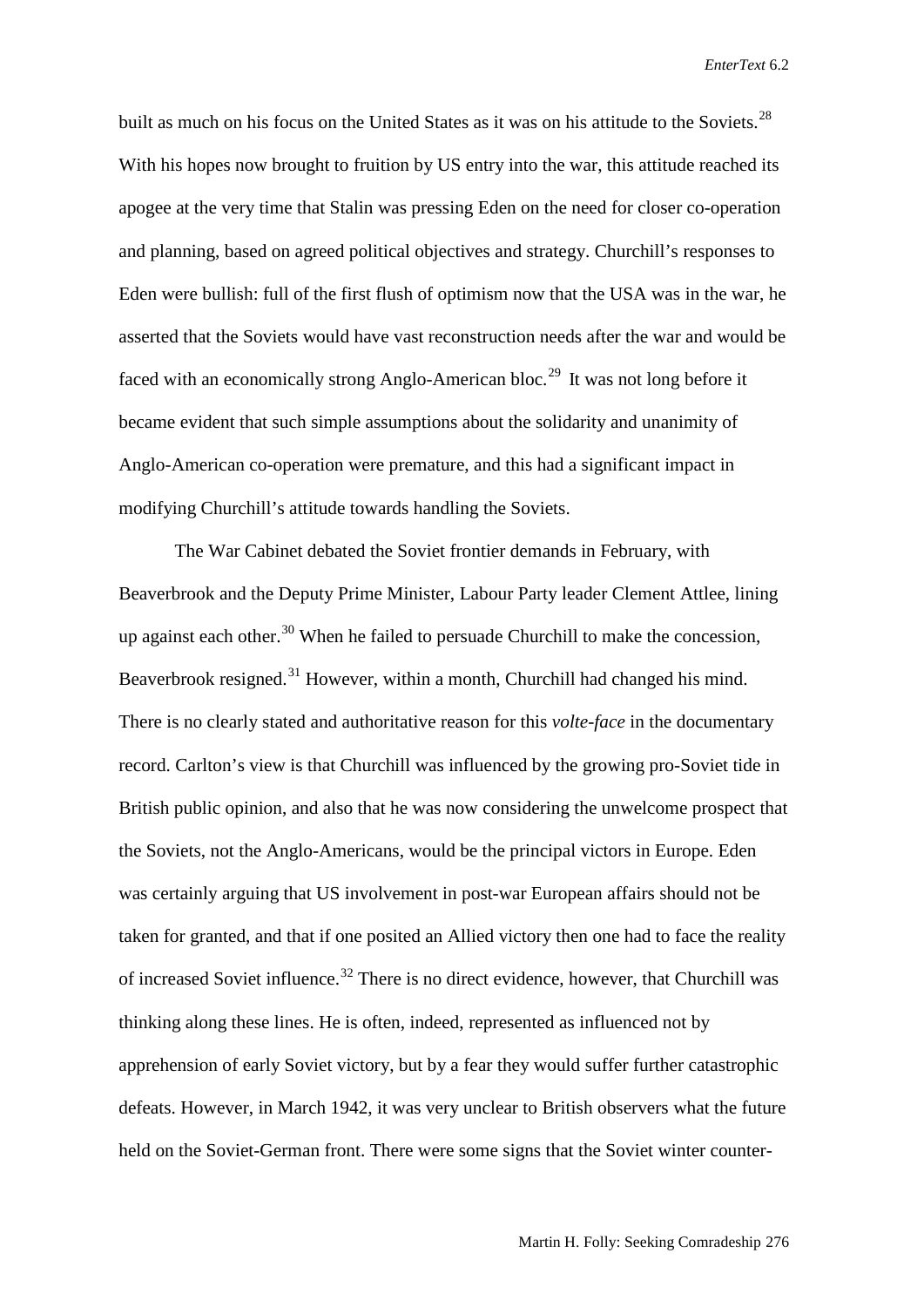offensive, which had produced prematurely optimistic public statements by Stalin, had run out of momentum, but it was not clear where that would leave the Germans in terms of their ability to launch another massive offensive in the summer. There was thus no reason as yet for the British to consider drastic concessions to try to keep the Soviets in the war.<sup>[33](#page-36-17)</sup>

While he had ordered an investigation into the feasibility of an invasion of Western Europe, such as the Soviets were demanding, Churchill had deep reservations about the strategic wisdom of such a move. His first flush of enthusiasm for his new American allies had also been diminished by their evident optimism about the possibilities of such an operation during 1942. It may well have been that these factors brought him to the conclusion to which Eden had come earlier, namely that political concessions were a preferable alternative to military operations that he thought would be a disaster. Whether he believed a separate peace between the Soviets and Germans to be a possibility at this time is uncertain: more likely is that he shared the feeling of the Foreign Office (FO) and of Beaverbrook that Soviet morale was weak, even at the top. An Anglo-Soviet alliance would not, as FO Permanent Under-Secretary Sir Alexander Cadogan said, prevent Stalin doing a "double-cross" if he wanted to, but it might relieve some of his evident suspicions that the British were not committed to Soviet victory.<sup>[34](#page-36-18)</sup> It might also ensure that if the Soviets were able to resume their advance, then they would not halt at their own frontiers, or resort to isolationism in the post-war period, leaving Britain to deal with a still-powerful Germany alone.<sup>[35](#page-36-2)</sup> Oliver Harvey and Chief of the Imperial General Staff, General Alan Brooke, both noted at the start of March that Churchill was talking about going to see Stalin, and Brooke mentioned specifically that the purpose was to discuss post-war frontiers.<sup>[36](#page-36-19)</sup>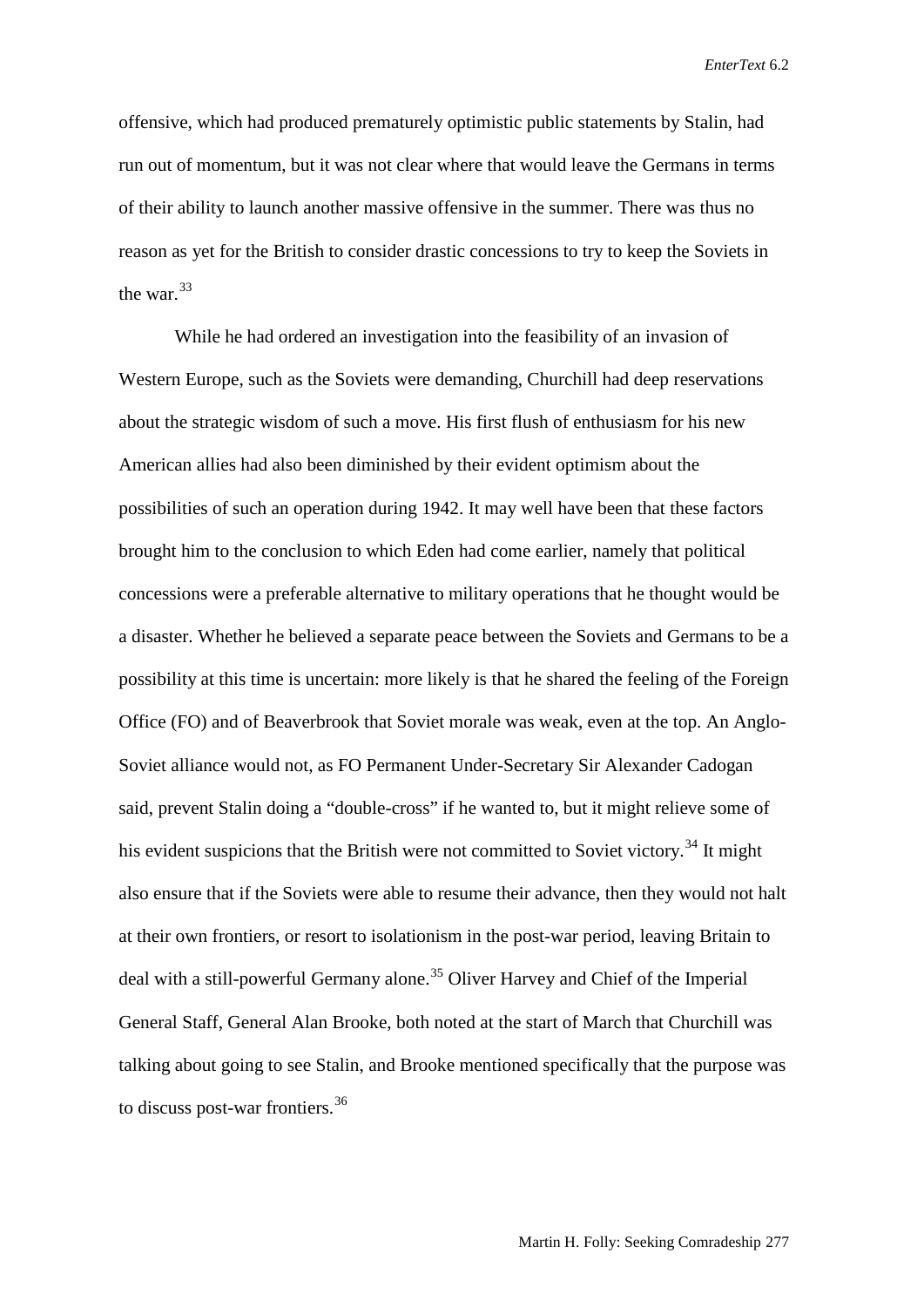A final element might have been pique with the Americans: the State Department had been very dismissive of the FO's views on the frontiers, and were clearly suspicious that British policy still inclined naturally towards appeasement (this time of the Soviets). Even worse, Roosevelt had weighed in with the comment that Stalin distrusted the British, but liked him better, so perhaps things could be settled between the two of them.[37](#page-36-20) Despite his determination to be the best of friends with Roosevelt, Churchill was not prepared to concede to him the leadership in Allied-Soviet relations, and Roosevelt's attitude may well have strengthened Churchill's readiness to seize the initiative, in order to achieve a closer Anglo-Soviet relationship. Roosevelt's evident intention, not only to forge a personal relationship with Stalin, but also to speak for the British as well, certainly seems to have struck Churchill, for even though he had indicated to the War Cabinet on 16 March that he agreed with Roosevelt, he made his own bid to play that role when he asked Maisky whether Stalin would welcome a visit from himself.<sup>[38](#page-36-21)</sup> He was thinking of somewhere like Baku or Astrakhan. Maisky thought Stalin would come and meet him, but the idea was not taken further until the end of July 1942.

By then, the nascent alliance had been formally established in the Anglo-Soviet Treaty, though without an agreement on frontiers. Molotov had come to London and had agreed to a twenty-year treaty of co-operation in place of an overtly political arrangement, but he thought he had secured what the Soviets primarily wanted: a promise from Roosevelt of a second front in 1942. Churchill had been at pains to point out to him that no promise had been made, only a statement that they would urgently investigate the possibilities.[39](#page-36-5) The British had then persuaded the Americans that even a large-scale raid, code-named SLEDGEHAMMER, was out of the question in 1942. Churchill and Roosevelt had agreed instead, against the inclinations of their military advisors, to launch an invasion of French North Africa, code-named GYMNAST (later changed to TORCH).<sup>[40](#page-36-6)</sup> The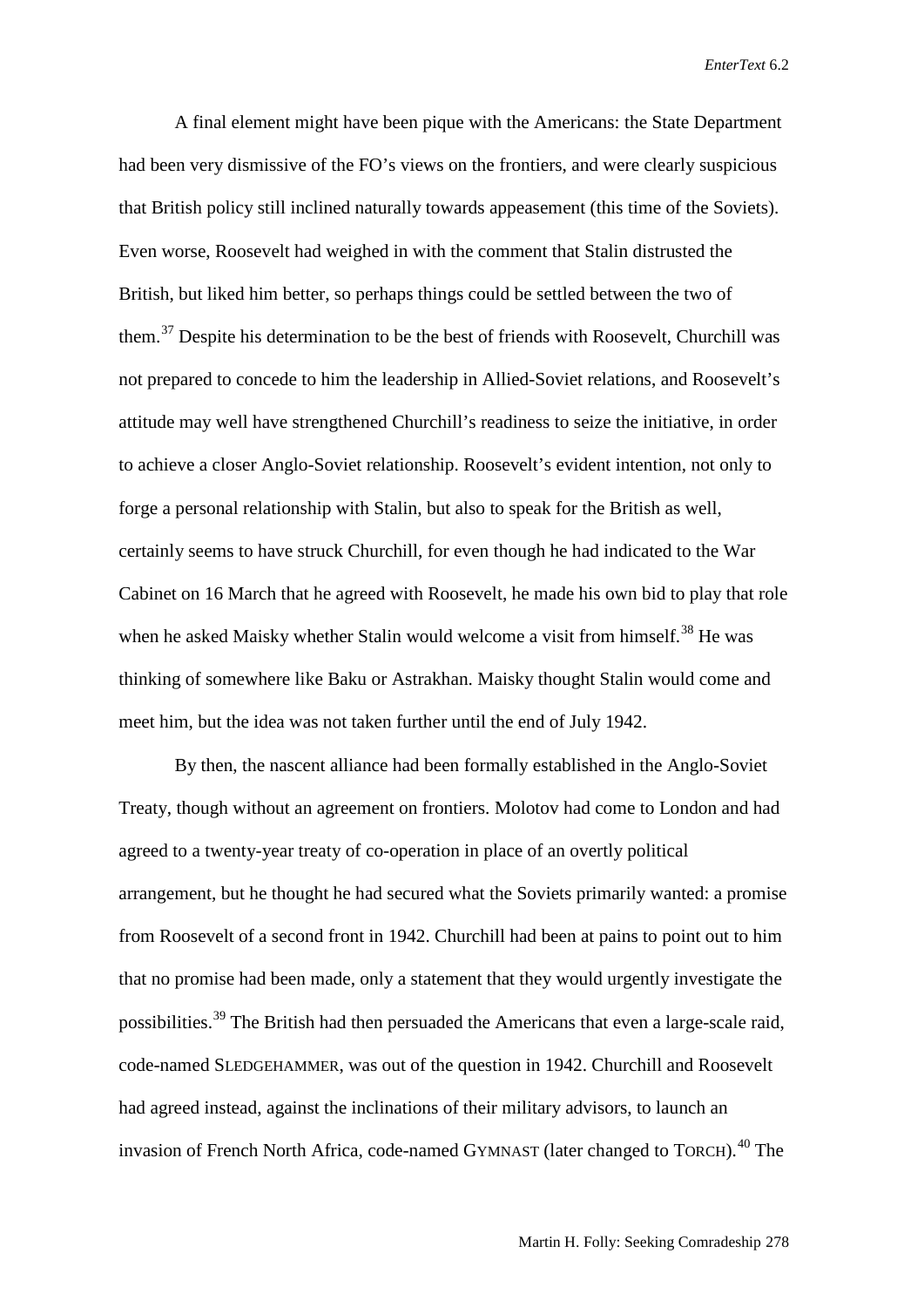decision coincided unfortunately with the disaster of PQ17, the latest Anglo-American convoy bringing supplies to the USSR, which left Iceland on 27 June. Fearing attack by the German battleship *Tirpitz*, the Royal Navy escort had been withdrawn, and the ships ordered to proceed independently. German submarines and aircraft took a terrible toll; only nine out of thirty-four reached Soviet ports. Churchill's first response was to cancel any further such convoys until the end of the year. Moreover, the German offensive had indeed materialised, and by July the Soviet armies were in full retreat back towards the Caucasus.[41](#page-36-22) Stalin's reaction to Churchill's news was, unsurprisingly, bitter and reproachful:

> According to our naval experts, the arguments of British naval experts on the necessity of stopping delivery of war supplies to the northern harbours of the U.S.S.R. are untenable. They are convinced that, given goodwill and readiness to honour obligations, steady deliveries could be effected with heavy loss to the Germans…. Of course I do not think steady deliveries to northern Soviet ports are possible without risk or loss. But then no major task can be carried out in wartime without risk or losses.… I never imagined that the British Government would deny us delivery of war materials precisely now, when the Soviet Union is badly in need of them in view of the grave situation on the Soviet-German front….

As to … opening a second front in Europe, I fear the matter is taking an improper turn. In view of the situation on the Soviet-German front, I state most emphatically that the Soviet Government cannot tolerate the second front in Europe being postponed till 1943.

I hope you will not take it amiss that I have seen fit to give you my frank and honest opinion and that of my colleagues on the points raised in your message.<sup>[42](#page-36-23)</sup>

Britain had suffered its own setbacks in the Western Desert, having lost Tobruk in June:

by July Axis forces commanded by General Erwin Rommel had advanced as far as

Alamein in Egypt, just sixty miles from Alexandria. Typically, Churchill decided to go

out in person and address what he suspected was a problem in the high command of the

British forces. Without knowing of Churchill's plans, Sir Archibald Clark Kerr, who had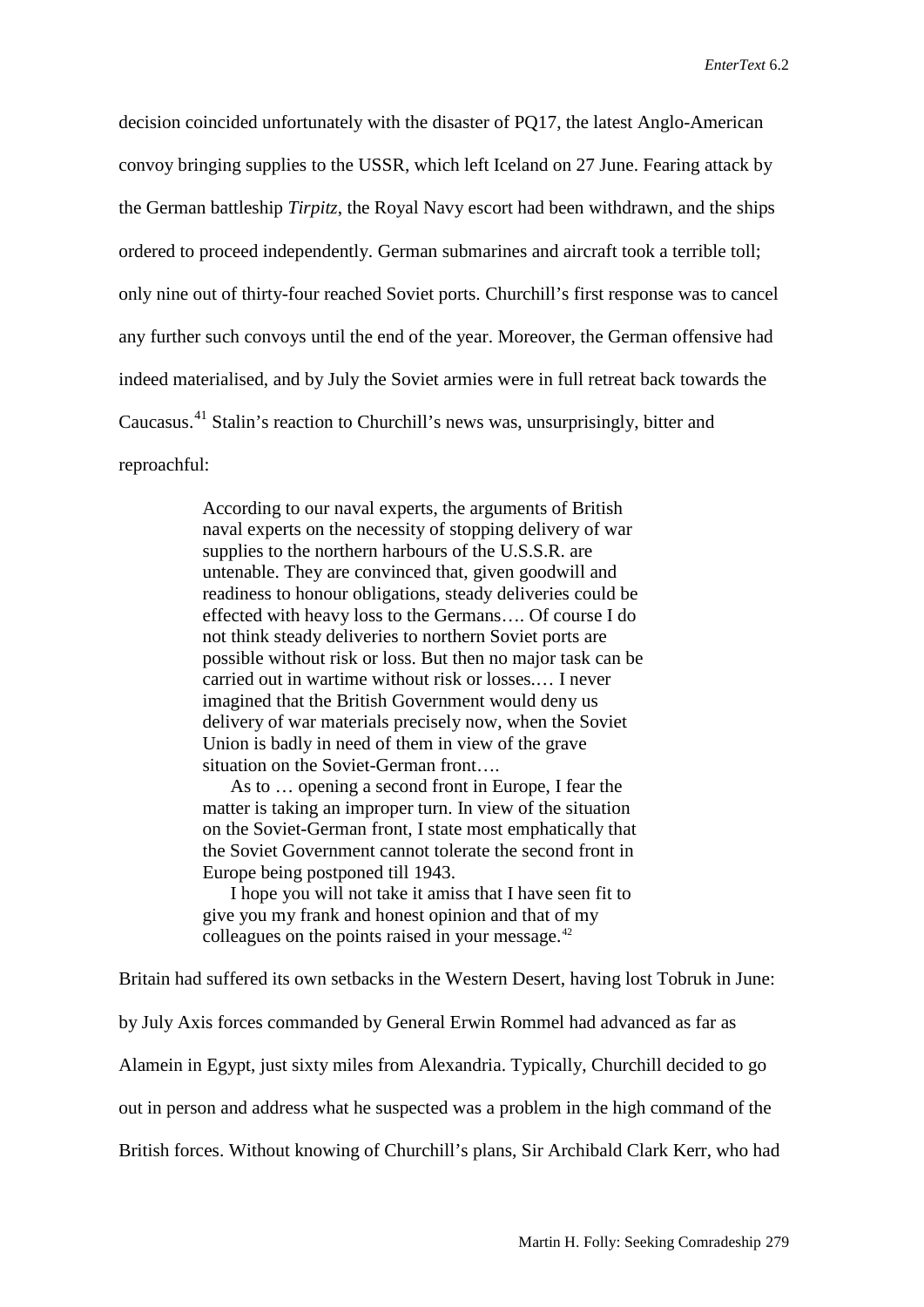replaced Cripps in Moscow in March 1942, wrote of his concern at Soviet reactions to the news concerning the second front and the convoys. Clark Kerr was an eccentric and unconventional diplomat, who attached great importance to personal interactions and emotional responses. Unlike Cripps, he had got on well in his first meeting with Stalin (the political situation having changed greatly) and felt that in a similar face-to-face meeting, Churchill would be able to impress Stalin with his fighting spirit and thereby modify the impression given by the recent decisions that the British were not prepared to engage the enemy to help the Soviets.<sup>[43](#page-36-12)</sup> He suggested that Molotov might well have failed to convey this fighting spirit when he reported back to Stalin after his London mission. Clark Kerr suggested that a personal visit was the only way to explain the second front decision to Stalin, and thought it would be beneficial for the alliance as a whole for the two men finally to meet each other. Eden showed the telegram to Churchill, who was immediately taken with the idea and resolved to go on from Egypt to meet Stalin.<sup>[44](#page-36-14)</sup>

Churchill wired to Stalin:

We could survey the war together and take decisions handin-hand. I could then tell you plans we have made with President Roosevelt for offensive action in 1942.<sup>[45](#page-36-24)</sup>

The idea appealed to Churchill for the same reasons that he had been considering such a trip earlier, now revived in his mind by Clark Kerr's suggestion. He later described his mission as "like carrying a large lump of ice to the North Pole," but his aim was never simply to break the news that the second front would be in French North Africa, not Northern France.<sup>[46](#page-36-16)</sup> That could be done by telegram; to go in person would only expose Churchill directly to Soviet reproaches. Churchill's decision to make this dangerous journey, about which he was clearly apprehensive, was based on his desire to do more than simply be an unwelcome messenger. Talking to Stalin in person was something he had been wishing to do since March, when it became obvious that strategic planning with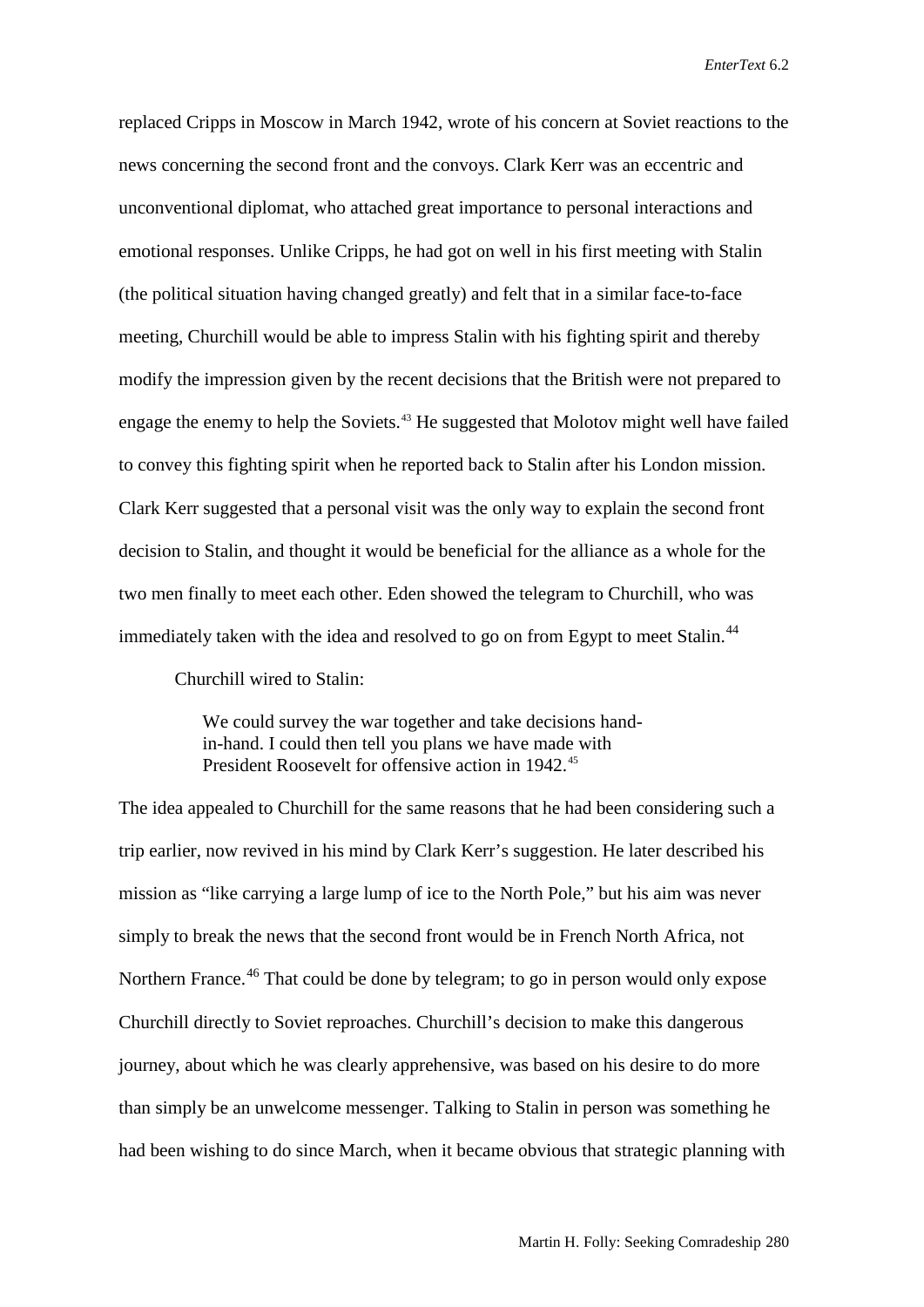the Americans would not be the smooth matter he originally anticipated. Success in persuading Stalin of the wisdom of TORCH would open up the possibility of persuading him to share Churchill's overall strategic vision: "closing the ring" by operations on the Axis periphery (notably in the Mediterranean and Norway, and by involving Turkey in the war) combined with relentless strategic bombing of Germany. This would have the further effect, and one that Churchill would welcome, of starting meaningful Big Three co-operation with a bias towards Churchill's own strategic inclinations. He was going to Moscow fresh from discovering that American planners had quite different strategic views, which meant that the reality of the Anglo-American part of Big Three cooperation was not going to be the smooth process, based on shared culture and values, that he had first anticipated when sending his telegram in December 1941 to Eden in Moscow. Even though they had not been followed up beyond a conversation with the Soviet Ambassador, Roosevelt's suggestions that he should handle the Soviets for the two of them, taken with this strategic divergence, led Churchill to seek to mould the stillundefined Allied relationship with the Soviets. None of this was stated explicitly by Churchill, but when viewed in this light, much of what Churchill said and did in Moscow is explained.

Churchill asked again to meet in Astrakhan or the Caucasus: Stalin insisted that he could not leave Moscow during the "intense struggle" on the Soviet front. This is often depicted as typical Stalin callousness, exposing the 67-year old Churchill to an extra eight hundred miles of hazardous flying, but Stalin had a genuine reason to wish to keep at the centre of the direction of the war, quite apart from his own aversion to flying, with his vital southern front collapsing before his eyes. Churchill left for Egypt on 1 August, having written to King George VI that his hope for the Moscow leg of the trip was that "I may perhaps make the situation less edged." His objectives for the mission actually seem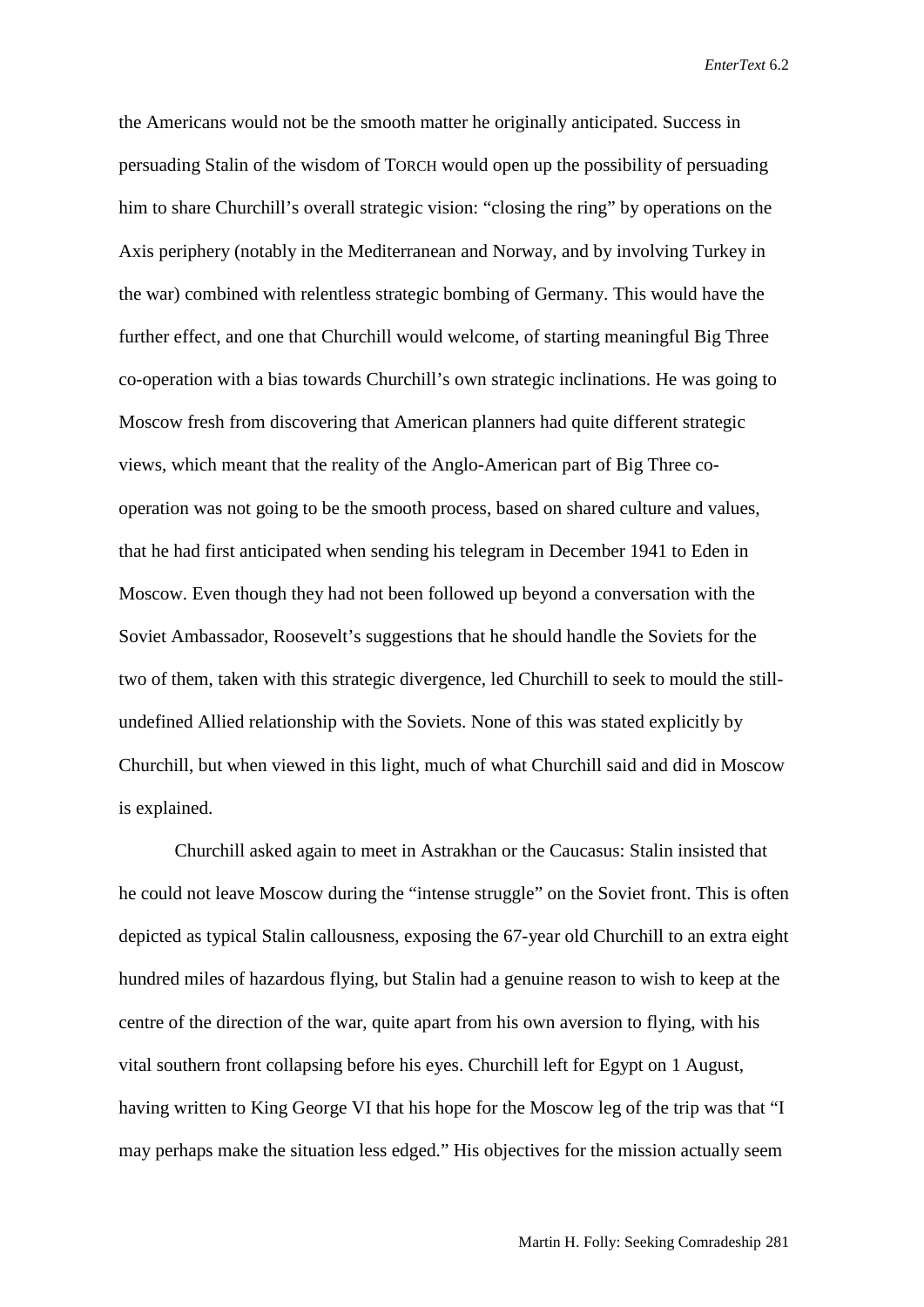to have been little more than this hope. There were no preparatory briefs from either the Foreign Office or the Chiefs of Staff Committee. Beaverbrook and another close Churchill confidant, Brendan Bracken, newly appointed Minister of Information, both wanted to go, probably to increase their standing with the British public. On advice from Eden, Churchill did not take them, but he did not take Eden either—only Cadogan from the Foreign Office and Brooke to represent the Chiefs of Staff, supplemented by other military figures from the Middle East command.<sup>[47](#page-36-25)</sup> All this reflected both the rather *ad ho*c nature of the mission and also Churchill's main purpose, which was personally to engage with Stalin. For that he needed no advisors present. Rather belatedly, once he was in the Middle East, he decided he would like an American representative with him and, with Roosevelt's permission, Averell Harriman joined the mission while Churchill was in Cairo. This may well have been influenced by the fact that Churchill found Harriman, Roosevelt's personal envoy in London, a most congenial travelling companion.

Actual exchange with Roosevelt regarding this mission had also reflected the nature both of the enterprise, and of Churchill's subtle emplacing of himself as the intermediary with Stalin and the voice of Anglo-American strategy. On 29 July, Churchill wrote to Roosevelt, "I do not propose to embark on an argument, but Stalin will no doubt expect some account of our recent conversations here on the second front." At this point still referring to communication by telegram, he suggested that he should cite the memorandum he had given Molotov in June making clear no promise had been made to open a second front in 1942, but then go on to say that "certain action" had been agreed, while giving no information as to time or place.<sup>[48](#page-36-26)</sup> Roosevelt felt that Stalin should be told more definitely that there would be action, without giving definite details, and argued for understanding of Stalin's position:

> I agree with you that your reply to Stalin must be handled with great care. We have got always to bear in mind the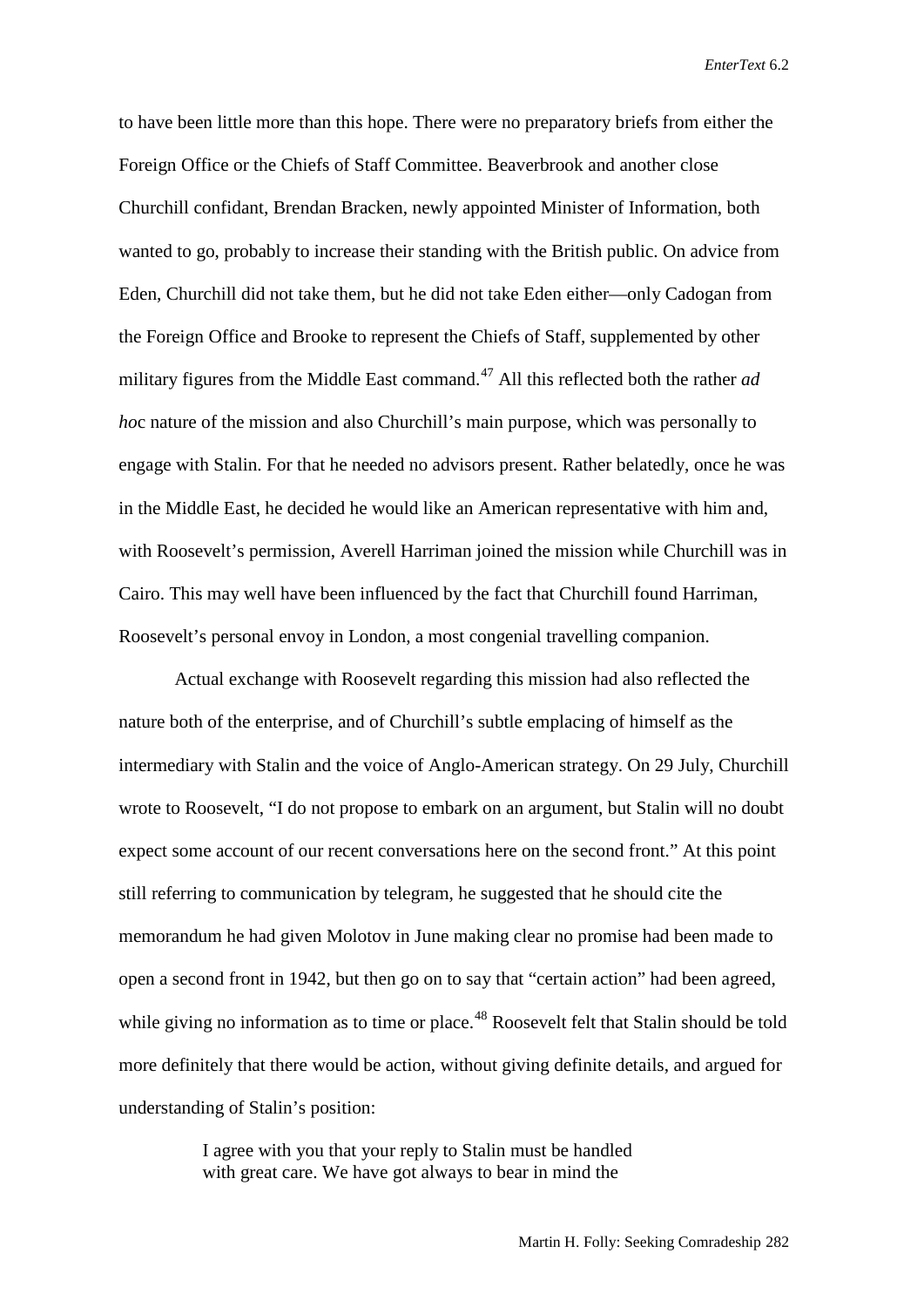personality of our ally and the very difficult and dangerous situation that confronts him. No-one can be expected to approach the war from a world point of view whose country has been invaded. I think we should try to put ourselves in his place.<sup>[49](#page-36-18)</sup>

After Clark Kerr's suggestion of a personal meeting Churchill resolved to go much further in confiding in Stalin than Roosevelt was suggesting. He was under greater domestic pressure to show that action was being taken to help the Soviets than was Roosevelt (American public pressure was more Pacific-oriented), but this also reflected the way Churchill had already been manoeuvring, by taking on himself the task of telegramming to Stalin on strategic as well as convoy matters. He proceeded to ask Stalin to join him in a meeting before putting the idea to Roosevelt—he simply informed the president that he had done so, and wrote, "I hope you will authorise me to tell him what we have settled. I am sure I can state the case in all its bearings."<sup>[50](#page-36-0)</sup> Roosevelt did not directly reply to this, and initially rejected Harriman's suggestion that he accompany Churchill, feeling it might imply that Harriman was keeping an eye on Churchill. He was glad to acquiesce when Churchill requested Harriman's presence. Having received no response from Roosevelt to his plan to go to Moscow, Churchill had wired, "I should greatly like to have your aid and countenance in my talks with Joe…. I feel that things would be easier if we all seemed to be together. I have a somewhat raw job."<sup>[51](#page-36-1)</sup> Taking Harriman in this way, who did not have the status of an official presidential envoy to the Soviets, meant that Churchill had the advantage of appearing to have American endorsement for what he would say, while not being encumbered by an equal-ranking American participant, who could intervene in the discussion or in other ways impede the development of a Churchill-Stalin bilateral relationship. Roosevelt was happy to have Harriman there, reporting back to him what was said, but with no responsibility: "I think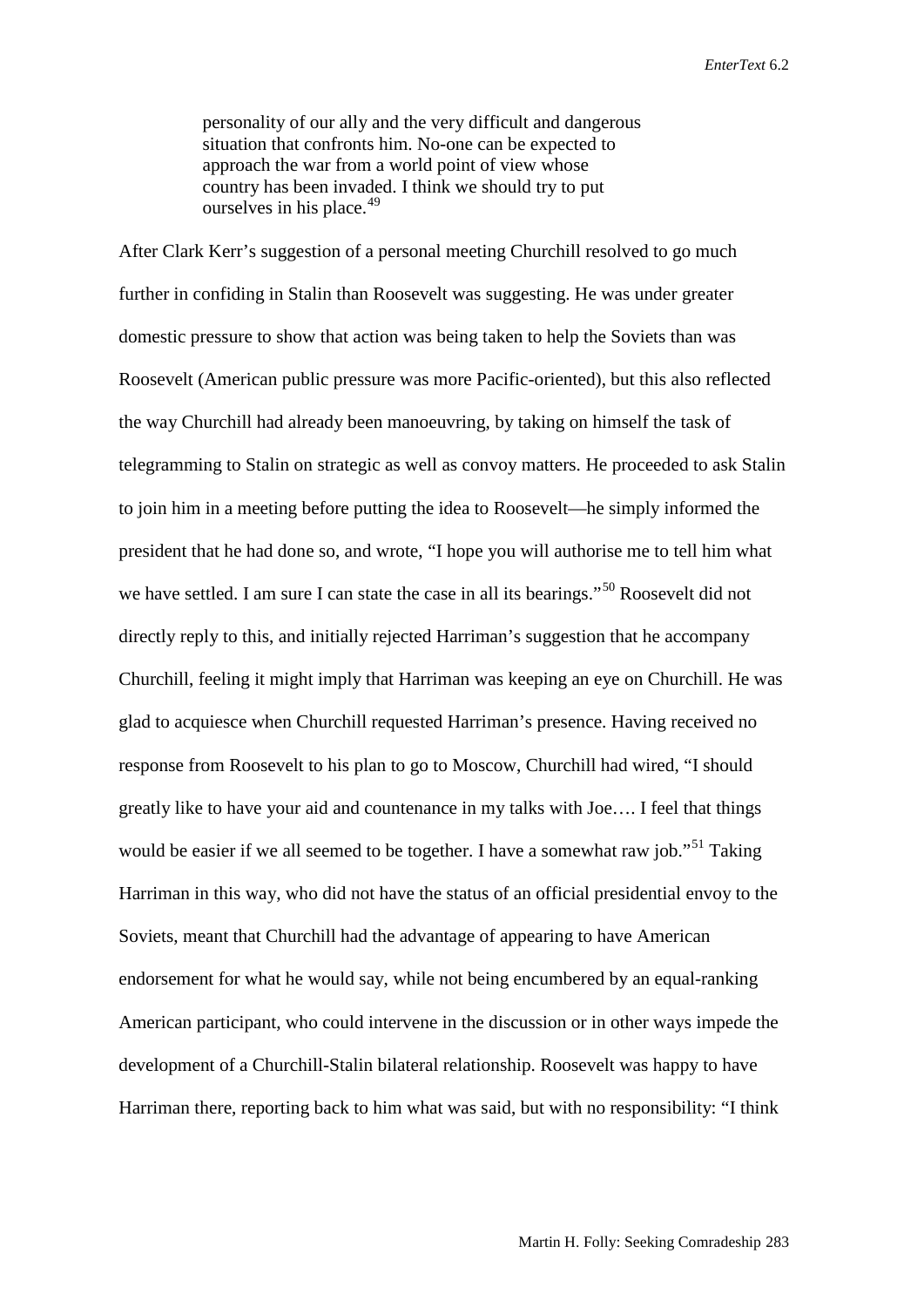your idea is sound and I am telling Stalin Harriman will be at his disposal to help in any way."[52](#page-36-27)

On 7 August, Ivan Maisky set out for Stalin what he thought were the reasons for Churchill's wish to meet him. He saw three main objectives in Churchill's mind, and allowing for Maisky's ideological bias and his need to keep in step with the views of his leader, he was strikingly perceptive. He saw one reason to be the need to deflect public and parliamentary criticism about the lack of military operations in support of the Soviets. Another, which he saw to be a significant factor, was Churchill's desire to formulate a unified strategy, and, interestingly, Maisky noted that Churchill "wants to serve as a link between the United States and the Soviet Union in this respect." Maisky thought that "Churchill has set himself the task of establishing a close personal contact with Comrade Stalin, somehow dovetailing Anglo-American strategic plans with Soviet plans." Maisky believed Churchill's third objective to be the avoidance of a second front, at least partly because he believed the British army was not up to it. He predicted that Churchill would present other and "less daunting" ways of helping the Soviet Union, such as strategic bombing, and joint operations in the North. Maisky suggested using the meeting to press for more supplies, if a second front was not going to materialise, and to start to forge a unified allied strategy. Maisky's message, only recently available, sheds interesting light not only on Churchill, but also on Stalin's conduct of their meetings.<sup>[53](#page-36-2)</sup>

Now accompanied by his rather lightweight team of Harriman, Cadogan, Air Marshal Tedder of the Desert Air Force and Generals Brooke and Wavell, Churchill set off for Moscow via Teheran, arriving, with only his entourage and Harriman, on 12 August.<sup>[54](#page-36-3)</sup> Churchill's first meeting took place with Stalin later that day. It was a smallscale, intimate affair, with Churchill accompanied only by Clark Kerr, Harriman and the embassy interpreter, Charles Dunlop.<sup>[55](#page-36-20)</sup> For such an important meeting, Churchill had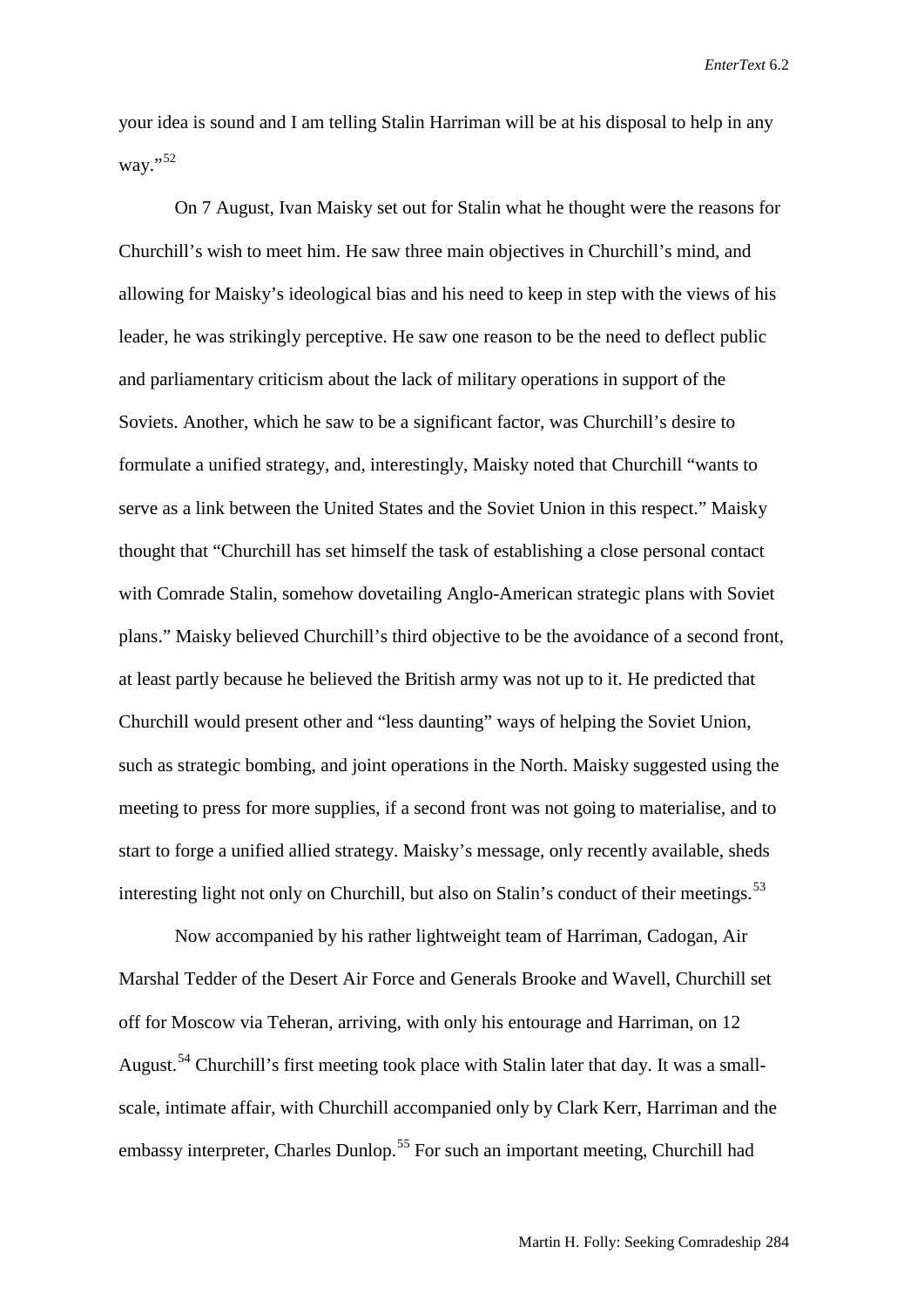done little preparation (it was not his habit to seek much in the way of briefing from his experts, particularly the diplomatic ones), and was relying on his personality to win over Stalin, whom he had come rather to underestimate as a simple-minded "peasant." It is a common criticism of Roosevelt that he placed too much reliance on his ability to "charm" Stalin: Churchill's approach to this mission suggests that reliance on charm was not confined to Roosevelt, and indeed later in the mission, Stalin himself made an attempt (ultimately quite successful) to "charm" his guest.

In addressing his task, Churchill adopted a tactic he had used before, with Roosevelt.<sup>[56](#page-36-21)</sup> He began by stating the worst aspect to a problem, and then gave his compromise solution, which if presented at the start would have seemed inadequate. This approach appeared to bear fruit in this opening meeting. Churchill delivered the bad news immediately and without equivocation, telling Stalin that Anglo-American planners had ruled out a cross-Channel invasion in 1942. Stalin again expressed his disappointment with this decision, but Churchill sweetened the pill with a somewhat exaggerated description of the destruction being caused by British strategic bombing of Germany. He then sprang on the Soviet leader the plan to land in French North Africa. He drew a crocodile and said they would attack its soft belly as well as the hard snout. Stalin responded, "may God help this enterprise to succeed." He quickly identified four reasons why this operation was advantageous: that it would attack the enemy in his undefended rear, it would make the Germans and French fight each other, it would put Italy out of action, and it would keep the Spaniards neutral.<sup>[57](#page-36-6)</sup> From these remarks it appears that Stalin anticipated that the operations in the Mediterranean would expand beyond TORCH's ostensible objective of the liberation of North Africa.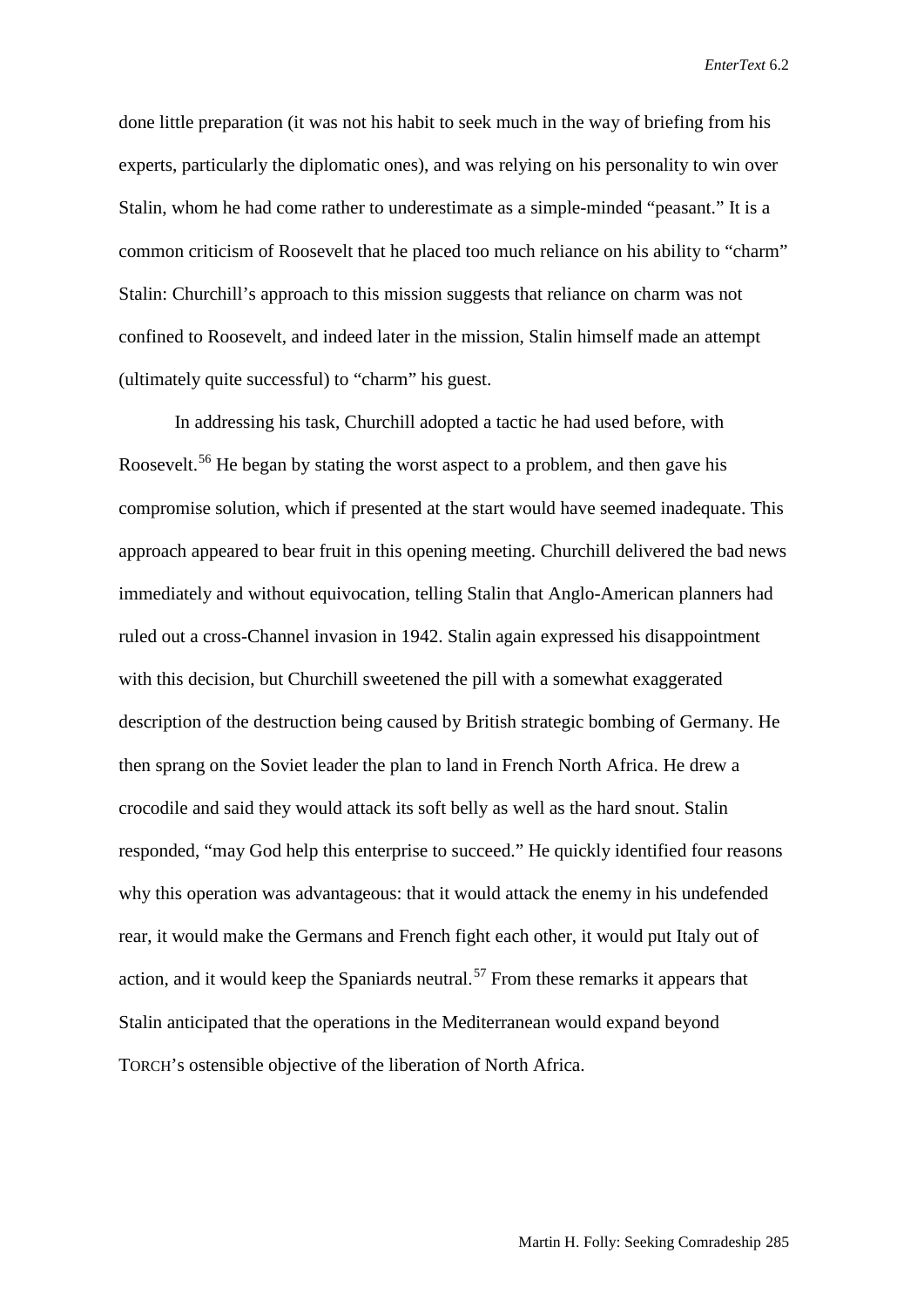Clark Kerr took the official minutes, and in addition left in his private office

papers an account giving more "colour," which gives a remarkable picture of this

## important event:

It was interesting to watch the impact of the two men. Clash and recoil and clash again, and then a slow but unmistakeable coming together as each got the measure of the other, and in the end, much apparent understanding and goodwill. To me who am in a way responsible for the meeting it meant some very anxious moments. But at the end of today's meeting I felt satisfied that it had been abundantly wise. Now the two men know each other and each one will be able to put the right value on the messages—and they are very frequent—that pass between them. At times both were very blunt, as if each one sought by his bluntness to make a dint upon the other. I think that each succeeded and that the dints were deep. Each one was very restless. Stalin kept getting up and walking across the big room to a writing table into which he delved for cigarettes. These he tore to bits and stuffed into his absurd curly pipe. In his turn the P.M., when he had shot a bolt, got up and had a walk, pulling from his heated buttocks the seat of his trousers which had clearly stuck to them.… There was something about this dumpy figure plucking at his backside which suggested immense strength but little distinction….

… [later] The PM was in very good humour, he felt that he had got away with it… Harriman … tended, I thought to bumsuck the P.M. and the P.M. liked it.<sup>[58](#page-36-28)</sup>

Churchill thus came away from the meeting believing that he had managed to carry it off.

He telegrammed to the War Cabinet that "courtesy and dignity had failed," but that

Stalin's four points in favour of TORCH had shown his "swift and complete mastery of a

hitherto novel problem." He concluded optimistically, "I expect I shall establish a solid

and sincere relationship with this man."[59](#page-36-29)

The self-congratulation was premature, however, and may have had an effect on

what followed. One of the significant facts of the trip was that Churchill was

accommodated at State Villa Number Seven, which was Stalin's own *dacha*, rather than

at the British Embassy. Churchill gloated to the newly arrived British military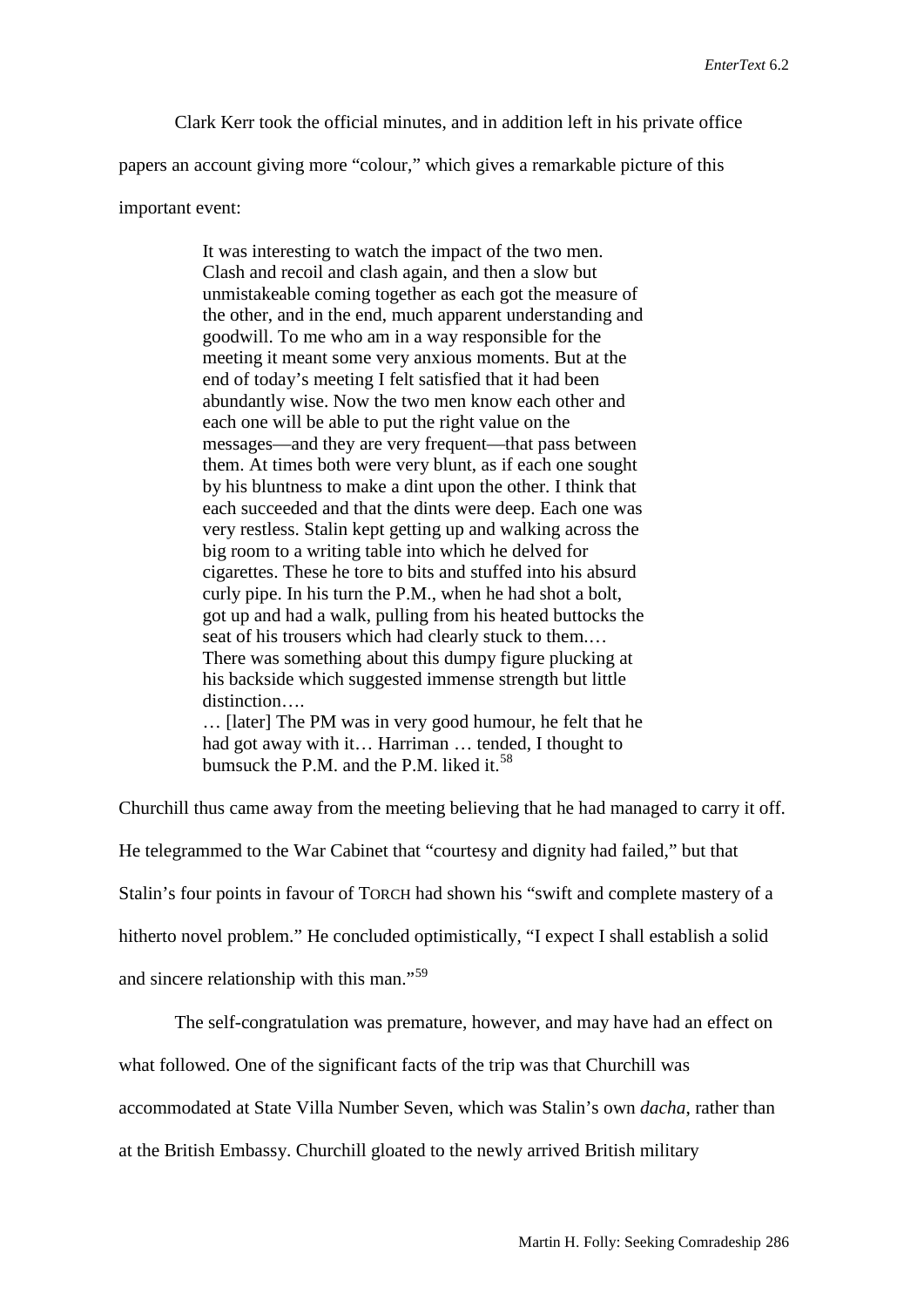representatives that Stalin was a peasant whom he knew how to handle. Too late did Air Marshal Arthur Tedder warn of the likelihood that the *dacha* was bugged.<sup>[60](#page-36-30)</sup>

Whether such eavesdropping had an effect on Soviet attitudes is unclear, but certainly the mood had changed by the next day, and an issue Churchill thought had been resolved was revealed to be very much still in dispute. Warning signs were evident in the morning when Molotov observed to Churchill that there was no certainty the North African operation would go ahead—after all, the second front was not going to, despite Roosevelt's statement in June that it would.<sup>[61](#page-36-23)</sup> This was just a prelude to the storm that Stalin unleashed later. He presented a memorandum criticising not only the decision not to open a second front, but also the delivery of equipment to the Red Army and its quality. He then released a stream of invective at Churchill, accusing the British Army and Navy of cowardice, and the Allies of breaking faith and of failing to acknowledge the significance of the Soviet struggle. According to Colonel Ian Jacob, who took the minutes for the British, the effect of this was made even worse by the crude English of Vladimir Pavlov, Stalin's interpreter. These official minutes do not convey the full flavour of the meeting in the same way that Clark Kerr's more impressionistic (and less professional) account of the first meeting had done, but even so, some idea of Stalin's bitterness comes across:

> M. STALIN suggested that higher sacrifices were called for. Ten thousand men a day were being sacrificed on the Russian front.… The Russians did not complain of the sacrifices they were making, but the extent of them should be recognised. MR. CHURCHILL said that he envied the Russians their

> glory, and he hoped that we very soon would show by our deeds that the Democracies were neither sluggish nor cowardly and were just as ready as the Russians to shed blood…. The existence of the oceans and the need to move over them in ships were facts for which it hardly seemed right that we should be reproached.

> He earnestly desired to hear the ring of comradeship in the discussions. He well knew what the Russians were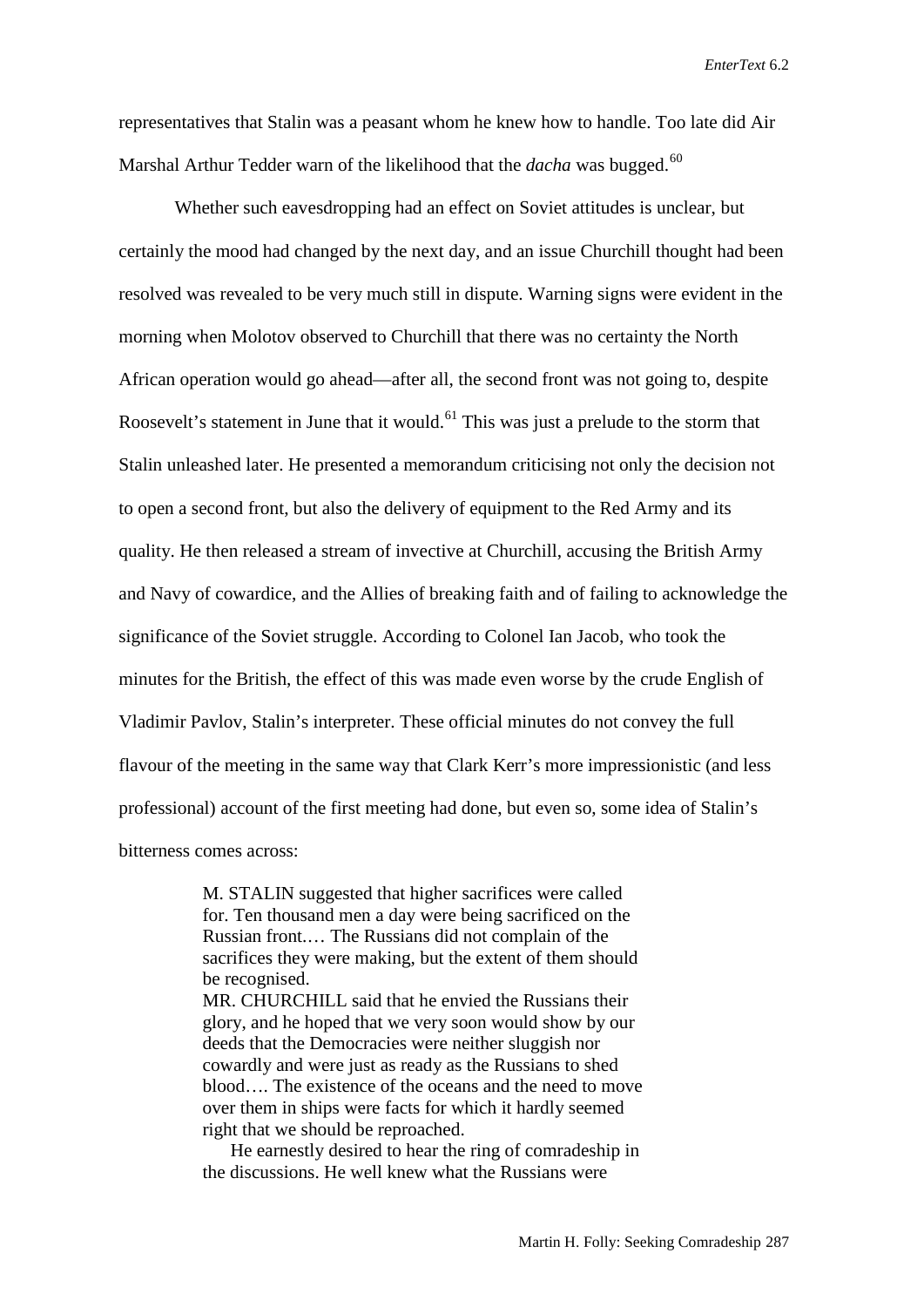going through: we ourselves had fought alone for a year…. He had come a long way in the hope that he would receive the hand of comradeship and that he would be believed in a spirit of loyalty and friendship…. It grieved his heart that the Russians did not think we were doing our utmost in the common cause. M. STALIN said that it was not a case of mistrust, but only of a divergence of view…. He felt that if the British army had been fighting the Germans as much as the Russian Army, it would not be so frightened of them. The Russians, and indeed the R.A.F. had shown that it was possible to beat the Germans. The British infantry could do the same provided they acted at the same time as the Russians. MR. CHURCHILL said that he pardoned the remark which M. Stalin had made on account of the bravery of the Russian Army. [62](#page-36-31)

Churchill described this as "a most unpleasant discussion." Stalin, he wrote, had

said a great many insulting things:

I repulsed these squarely, but without taunts. I suppose he is not used to being contradicted repeatedly, but he did not become at all angry or animated. He kept his eyes half closed, always avoiding mine, uttering at intervals a string of insults…. He will have to go a long way to do any good with me.<sup>[63](#page-36-12)</sup>

In launching this attack, it is generally assumed that Stalin was following a favourite ploy: to appear conciliatory at the first meeting, raising expectations in those he was dealing with, then taking an obstructionist stance, followed by a slight softening of attitude that would come as such a relief that it would be seen to be praiseworthy statesmanship. An alternative is that he was letting off steam, either for his own sake, or to satisfy hard-liners in the Politburo (as Churchill speculated to the War Cabinet).<sup>[64](#page-36-13)</sup> He may well also have felt that he had missed a trick by being too understanding at the first meeting, and he now wished to build up some negotiating capital by not accepting the Anglo-American plan without gaining something in return. Clark Kerr believed that he may well have been carried away by the skilful way Churchill had unveiled TORCH at the first meeting, but had since cooled off, and having consulted "his own boys" decided he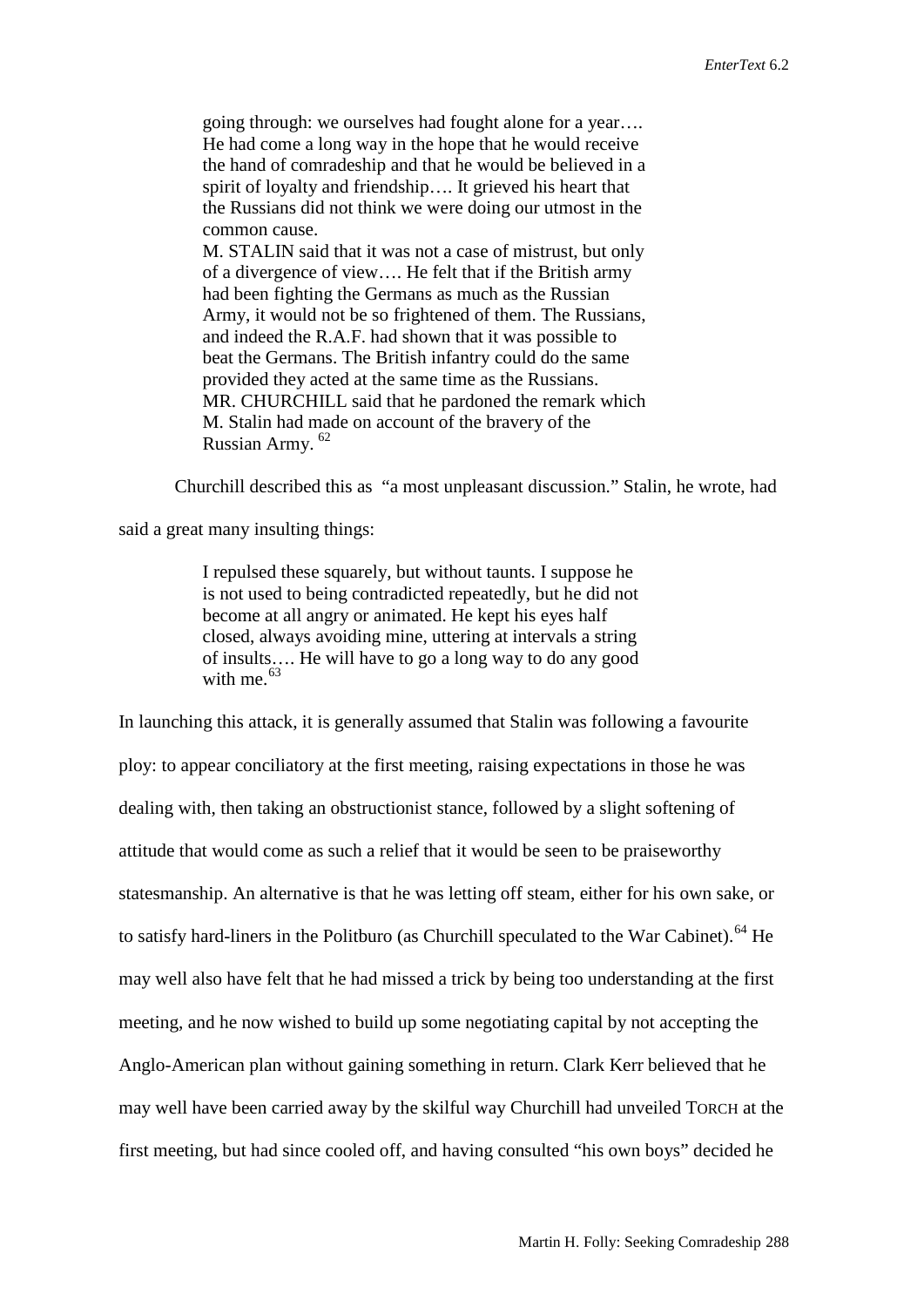might still have a chance of diverting the attack from North Africa to Europe.<sup>[65](#page-36-32)</sup> There is also the possibility, in view of what Maisky had written on 7 August, that Stalin was attempting, extremely crudely, to talk Churchill out of his fear of pitting the British army against the Germans: Maisky's report to Stalin of Churchill's attitude gives an extra layer of meaning to Stalin's remark about it not being hard to fight the Germans once you got started—it may not have been meant as an insult, but as an encouragement, but this was lost in the inadequacies of translation. Whatever Stalin's motivation, all it did was draw forth a bullish response from Churchill, who, like Stalin, dropped diplomatic form and delivered an eloquent and rhetorical speech. He said that he had come to try and establish real comradeship, only for his motives and sincerity to be questioned: there was no "ring of comradeship" in Stalin's attitude. Dunlop, the interpreter, proved as inadequate for the task as Pavlov had been, and stumbled in translating Churchill's words (though in his defence, Churchill tended to take little account of the needs of the translator once he had launched into full-blown rhetoric). At one point, according to Jacob's later recollections, Stalin stopped Churchill and said that he did not understand the words but admired the fighting spirit evident in Churchill's tone. Both men having vented their spleen, though through inadequate interpretation, the mood calmed a little. The discussion shifted to the situation in the Caucasus and Stalin offered the British soldiers who were present a demonstration of the *Katyusha* rocket launcher.<sup>[66](#page-36-14)</sup>

During the meeting, Harriman had passed Churchill a note that a similar change in mood had been evident in the second meeting with Stalin in October 1941, implying that this may have been either a tactic, or a result of pressure from behind the scenes.<sup>[67](#page-36-15)</sup> This suggestion did not mollify Churchill, however, and he came away from the meeting deeply disgruntled. He was inclined not to attend the state dinner, since Stalin had been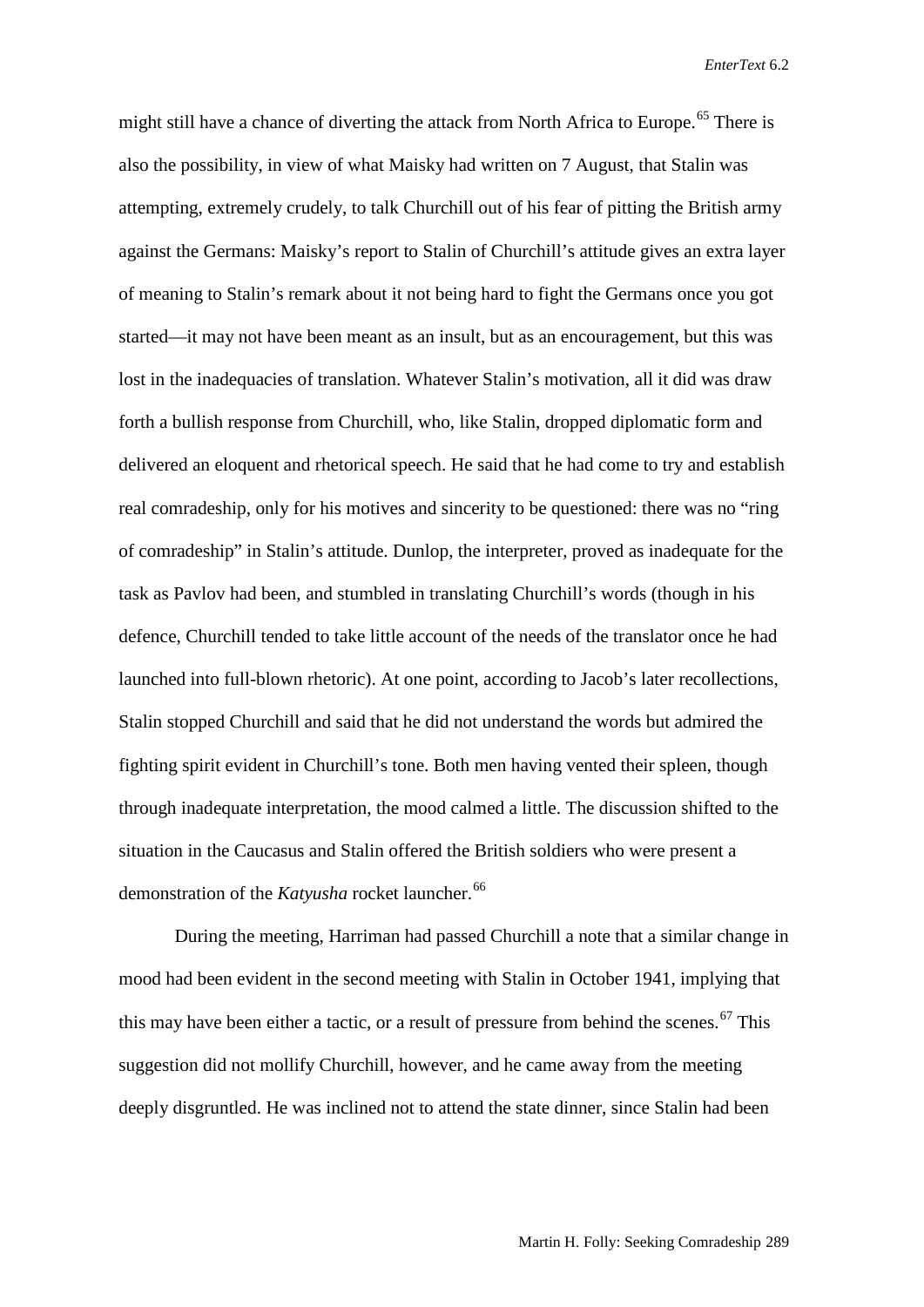so offensive. When Clark Kerr called at the *dacha* the following morning, he found Churchill to be like a

> wounded lion. He declaimed against Stalin in ponderous Gibbonesque periods…. He declared he was damned if he would keep his engagement to dine with Stalin tonight.<sup>[68](#page-36-33)</sup>

His method of handling Stalin had failed, but once again his lack of diplomatic finesse may have saved the day. His mood would have been evident to any of the Soviet listeners of the goings-on at the *dacha*, and he made little attempt to hide it at the lavish Kremlin banquet given in his honour, which Churchill finally did grudgingly agree to attend. He chose, however to dress in his remarkable one-piece garment that was sometimes called his "siren suit." The Soviets, who were punctilious with regard to etiquette, were all, of course, in formal dress or uniform and must have been greatly taken aback, if not insulted. However, perhaps himself perceiving that his own tactics had gone awry, Stalin had reverted to his congenial *persona*, making toasts and sharing humorous remarks with his colleagues. For a time Churchill cheered up under Stalin's flattery, but the mood faded, when Churchill asked if he was forgiven for his past (meaning his efforts to defeat the Bolshevik revolution) and Stalin replied, "Who am I to forgive. Only God can forgive."[69](#page-36-34) Stalin continued in party mood, but his *bonhomie* increasingly grated on Churchill. Stalin's habit of moving around the room to clink glasses with people he was toasting, and the restrictions of interpretation, magnified Churchill's grumpy mood. Though normally such lavish food and drink would have appealed to him, he now seemed to find it distasteful.<sup>[70](#page-36-24)</sup> He perked up for a photograph session, but when Stalin suggested watching a film, Churchill abruptly took his leave. There is no evidence that this was a contrived tactic, but as a riposte to Stalin's own earlier demonstration of pique, it was an effective response. Stalin followed Churchill to the door, jogging to keep up; an unprecedented gesture from the  $Vozhd'$ , and probably a remarkable sight for onlookers.<sup>[71](#page-36-35)</sup>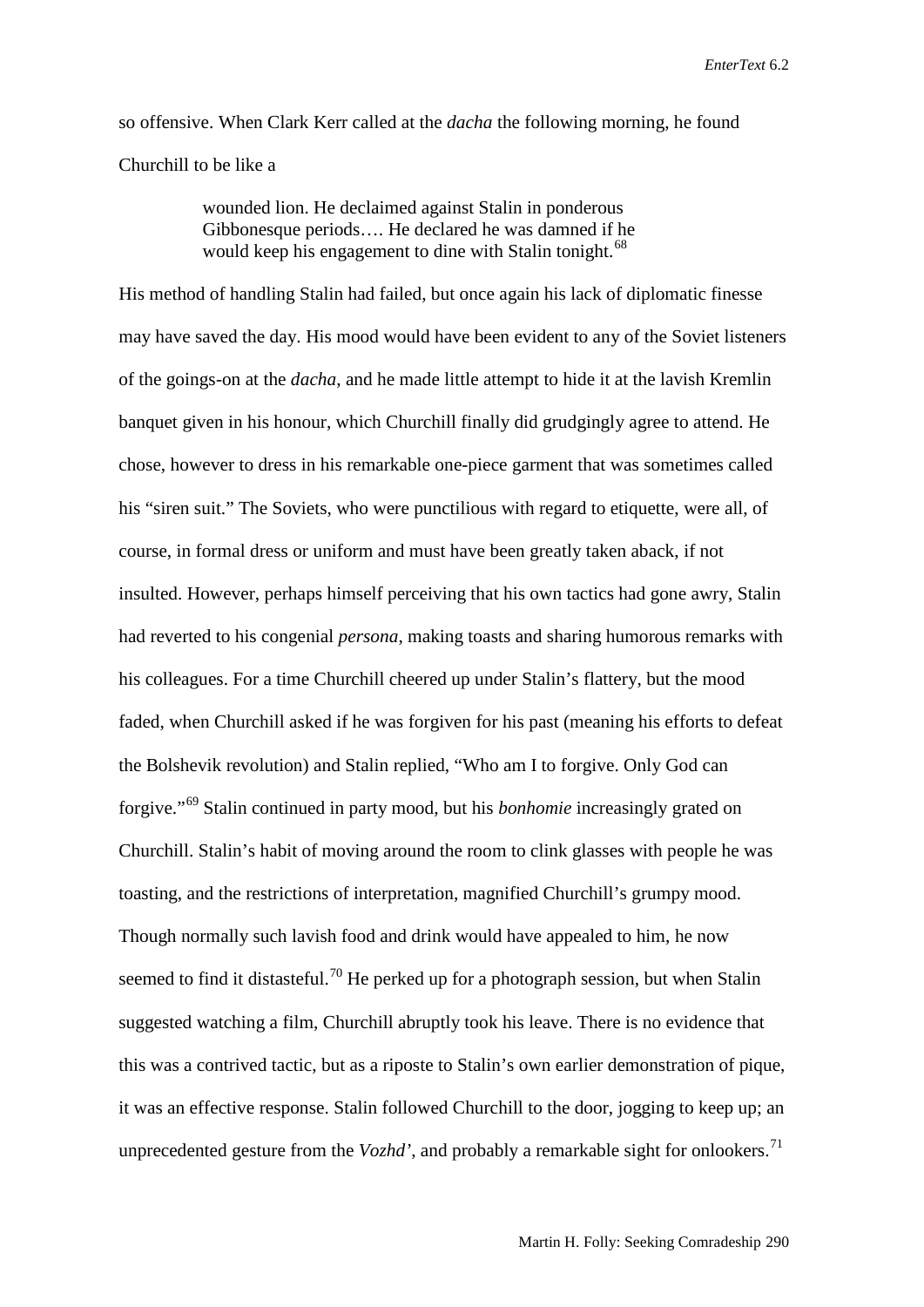Back at the *dacha*, Churchill voiced his discontent eloquently, saying he would leave Stalin to fight his own battles. "I ought not to have come," he said, though he added that he might be able to work with "that man," but for the language barrier. But, he told Wilson, his doctor, he had deliberately said "Goodbye," not "Good evening," and said, "I am going to leave this man to fight his own battles."[72](#page-36-36) According to Clark Kerr and Wilson, the mood was no better the following day. The ambassador has left a detailed account of his attempt to persuade Churchill to make one more effort to get on with Stalin (again confirming that this was one of the ostensible purposes of the mission). Clark Kerr's account of the conversation is typically colourful and cannot be verified, but there is no reason to doubt its general veracity.<sup>[73](#page-36-25)</sup> According to the ambassador, he argued to Churchill that the Soviets were indeed rough and inexperienced, fresh from the plough or the lathe. They said what they thought. However, that was just their manner, and too much should not be read into it. Churchill could not afford to risk the Soviets going their own way in the war, and it would play badly with British public opinion. He should use all his personal charm to overcome Stalin's unfortunate manner. Churchill muttered that he had been insulted, but Clark Kerr pressed that he could not risk the USSR being defeated as a result of his inaction, and it was up to him to use his skills to patch things up. It was in his power, said Clark Kerr, to "nobble Stalin." According to the ambassador's account, Churchill was persuaded by these arguments not to leave in a huff, but to give Stalin one more chance. Whether Churchill ever seriously intended leaving early, we cannot know. Wilson and Clark Kerr thought his threat genuine.<sup>[74](#page-36-37)</sup>

Jacob's account makes much less of Churchill's mood, saying that Churchill was already reconsidering the implications of the second meeting with Stalin before Clark Kerr arrived at the *dacha*. Jacob noted in his diary that it was he who suggested that Churchill meet Stalin again. He also suggested using the interpreter who had done the job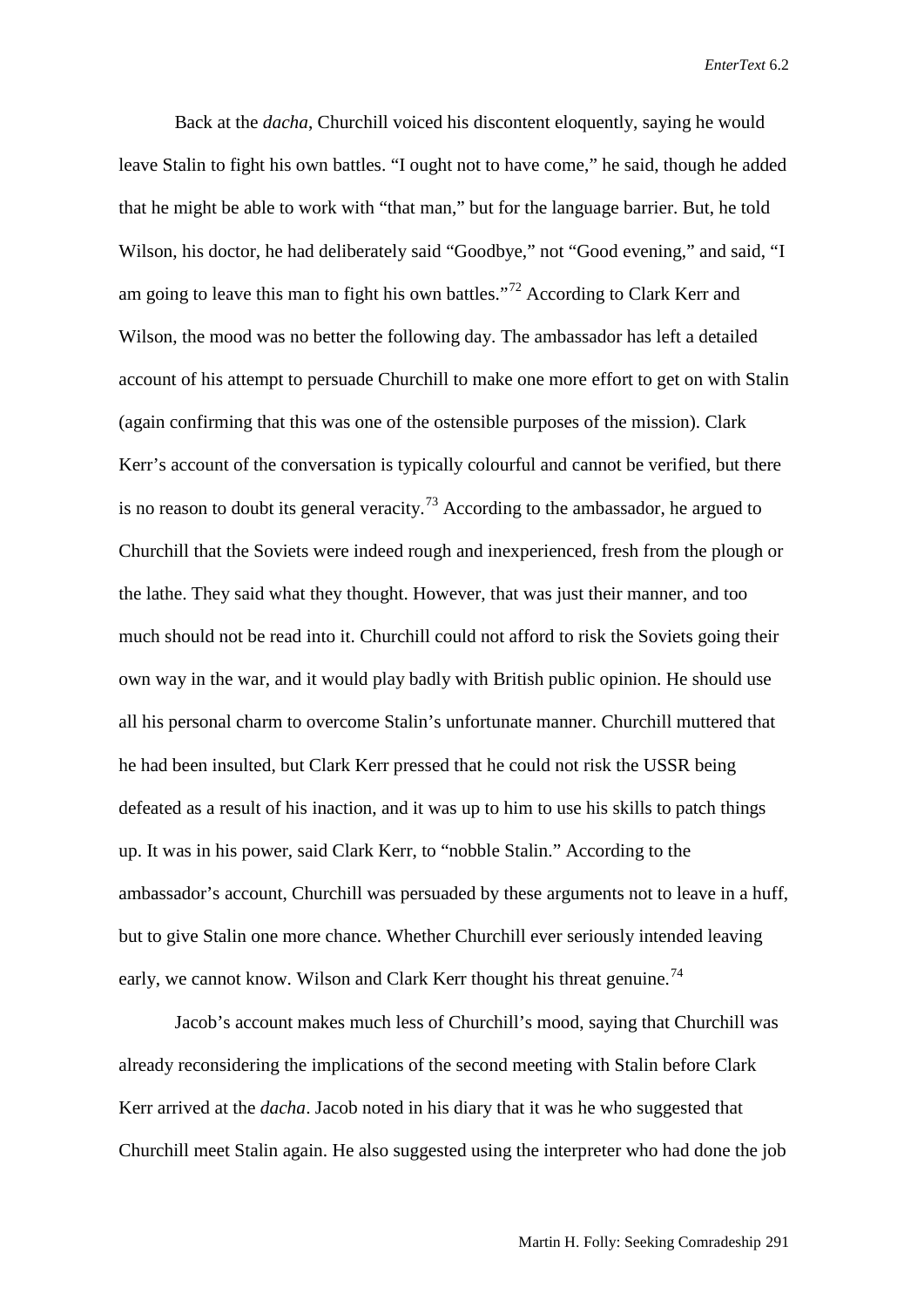at the military meetings, Major Arthur Birse.[75](#page-36-29) Clark Kerr arrived after Jacob had left for a meeting, so it is possible that the ambassador gave parallel advice. He was encouraged to do so by Cadogan and by Wilson. So Jacob could have underestimated the continuing strength of Churchill's feelings. It is tempting to think that Churchill was making a show for the microphones, and did not seriously intend to leave without another attempt at winning Stalin over to his point of view. None of the accounts written at the time suggests this, but Cadogan had been involved in just such a ruse during Eden's visit in December. A Machiavellian tactic like this is somewhat out of keeping with the usual depiction of Churchill as rather an instinctive and emotional man, but Churchill, an immensely experienced politician, was quite capable of subterfuge.<sup>[76](#page-36-38)</sup> It is perhaps suggestive that when Clark Kerr arrived to speak to him they went outside and walked in the garden, away from prying ears—even though it was an unsatisfactory place to hold a conversation because of the need to walk in single file. On the other hand, Clark Kerr clearly thought Churchill needed to be persuaded.<sup>[77](#page-36-30)</sup>

The result was that Cadogan sought out Molotov to arrange a further meeting. He was stalled for hours: this seems to have been a deliberate Soviet ploy, for some time in the afternoon Stalin's daughter was told to prepare to have Churchill over for dinner even though when the meeting was finally arranged there was no mention of dinner, and indeed Churchill made arrangements to dine with the Polish General Anders after he had spoken for an hour or so with Stalin. He left, however, with the parting words that he would not leave the Kremlin until Stalin was "in his pocket."<sup>[78](#page-36-39)</sup>

As it happened, the meeting, as Stalin seems to have intended, lasted for over seven hours, from 7 p.m. to 3 a.m., even though neither man had any particular objective in mind. British accounts of the meeting are limited to those of Churchill himself and his new interpreter, Birse. Stalin once again turned on the charm. Both had made their points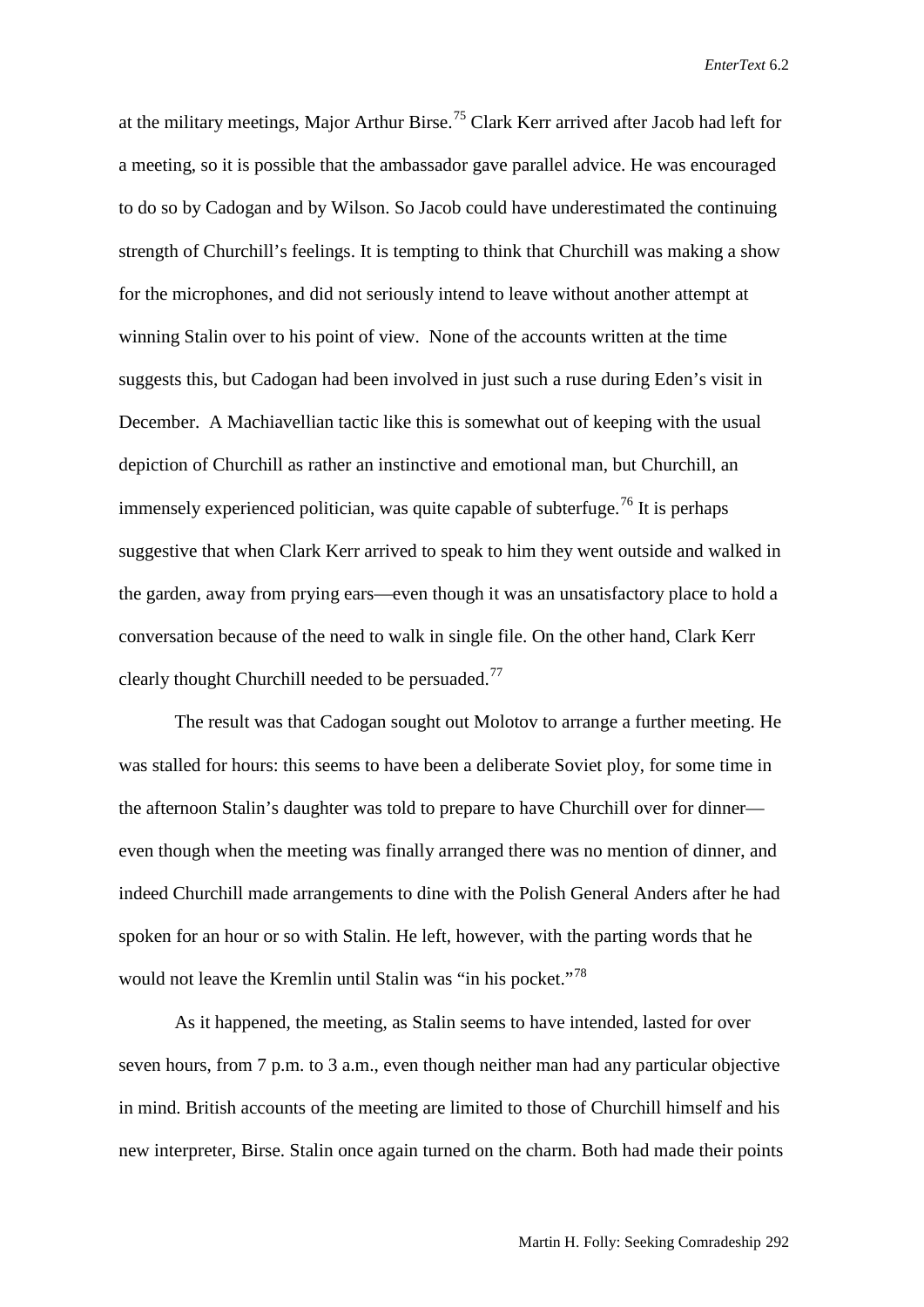in their earlier meetings, and now relaxed somewhat in each other's company. They had no agenda and no burning issues on which they needed to take a stand or produce agreements. Consequently, the discussion was wide-ranging, of a kind that Churchill always seemed to enjoy. Churchill began by saying, "I hope that nothing stands between us. I came, apart from direct business, with the earnest wish for a personal understanding."<sup>[79](#page-36-31)</sup> According to the Soviet record, Stalin said in reply, "The fact that he and Churchill had met and got to know each other [literally 'friend to friend'] and had prepared the ground for future agreements, had great significance. He was inclined to look at the matter more optimistically." As Edmonds points out, there was no need for him to say this if he did not mean it.<sup>[80](#page-36-40)</sup> After a while, Stalin sprang his invitation to "go for a drink" in his flat. Churchill replied that he was in principle always in favour of such a policy. They then made the short journey through the Kremlin to Stalin's modest personal apartments. There they ate a fork buffet, served by Stalin's housekeeper and by Svetlana Stalina, and joined at Stalin's suggestion by Molotov. Jibes were made at Molotov's expense. Churchill said that while in the US, Molotov had secretly gone off to see New York City. No, said Stalin, it had been Chicago, "where the other gangsters live." Stalin excused the Nazi-Soviet pact of August 1939 on the grounds that it was made to buy time and because he felt the British and French were not sincere in their own proposals for an agreement. Churchill even got him talking about collectivisation and the fate of the kulaks (which Stalin blamed on the hostility of the poorer peasants towards the wealthier smallholders, and the pressing need to mechanise).<sup>[81](#page-36-9)</sup>

It was getting late, even by Churchill's standards, when a roast sucking pig was brought in. This was too much for Churchill, but it was around Stalin's usual dinnertime. Cadogan was called for, and after refusing Stalin's invitation to join him in dissecting the pig, he and Molotov contrived a somewhat bland but essentially positive joint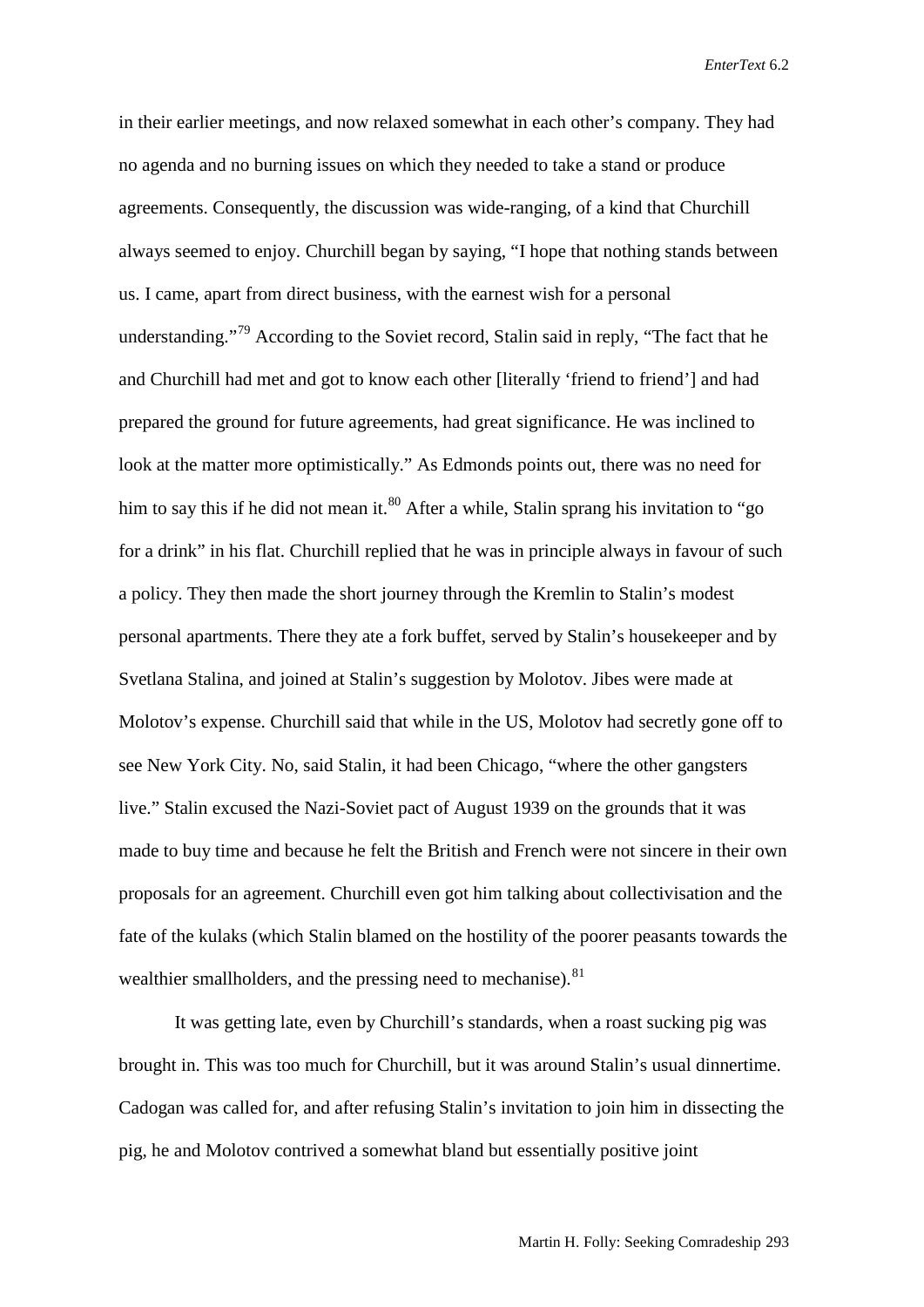communiqué. This was an outcome that had seemed highly unlikely twenty-four hours earlier. Back at the *dacha*, while his bath was run (to prevent electronic eavesdropping?), Churchill spoke to Clark Kerr and Jacob and expressed his satisfaction with the outcome of his trip. He felt he had reached a personal relationship with Stalin similar to that with Roosevelt (an indication, like his "comradeship" remark to Stalin, that this was all along a prime objective of his).<sup>[82](#page-36-41)</sup> He telegraphed to Attlee that he and Stalin had got on easy and friendly terms—"I feel I have established a personal relationship which will be helpful."<sup>[83](#page-36-15)</sup> Clark Kerr agreed; Jacob was more dubious. He did concede that Churchill had got further with Stalin than anyone else could have, but actually to make friends with Stalin would be equivalent to making friends with a python.<sup>[84](#page-36-33)</sup> However, Molotov wrote to Maisky that although the negotiations had not been smooth, the "extensive conversation in Comrade Stalin's private residence" produced "a close personal rapport with the guest."<sup>[85](#page-36-34)</sup> At 5.30 in the morning, with Molotov having come to see him off, Churchill and his party flew back to Teheran.

Churchill had thus activated the personal element of the second wing of the warwinning Grand Alliance, to follow on from his journeys across the Atlantic. Indeed, the meeting was to remain the sole face-to-face contact of either Churchill or Roosevelt with Stalin until November 1943. It is easy, however, to dismiss it as of no significance.<sup>[86](#page-36-42)</sup> The Soviets went on to fight, and win, their own battles, and it is unlikely that another way of conveying Churchill's bad news would have produced a different military outcome. No formal agreements were reached, except a vague one on the principle of sharing information and another on the deployment of Anglo-American aircraft squadrons in the Caucasus.[87](#page-36-16) No progress was made on political issues. Topics like the Soviet frontiers and Poland that were still major subjects of contention were not even touched upon.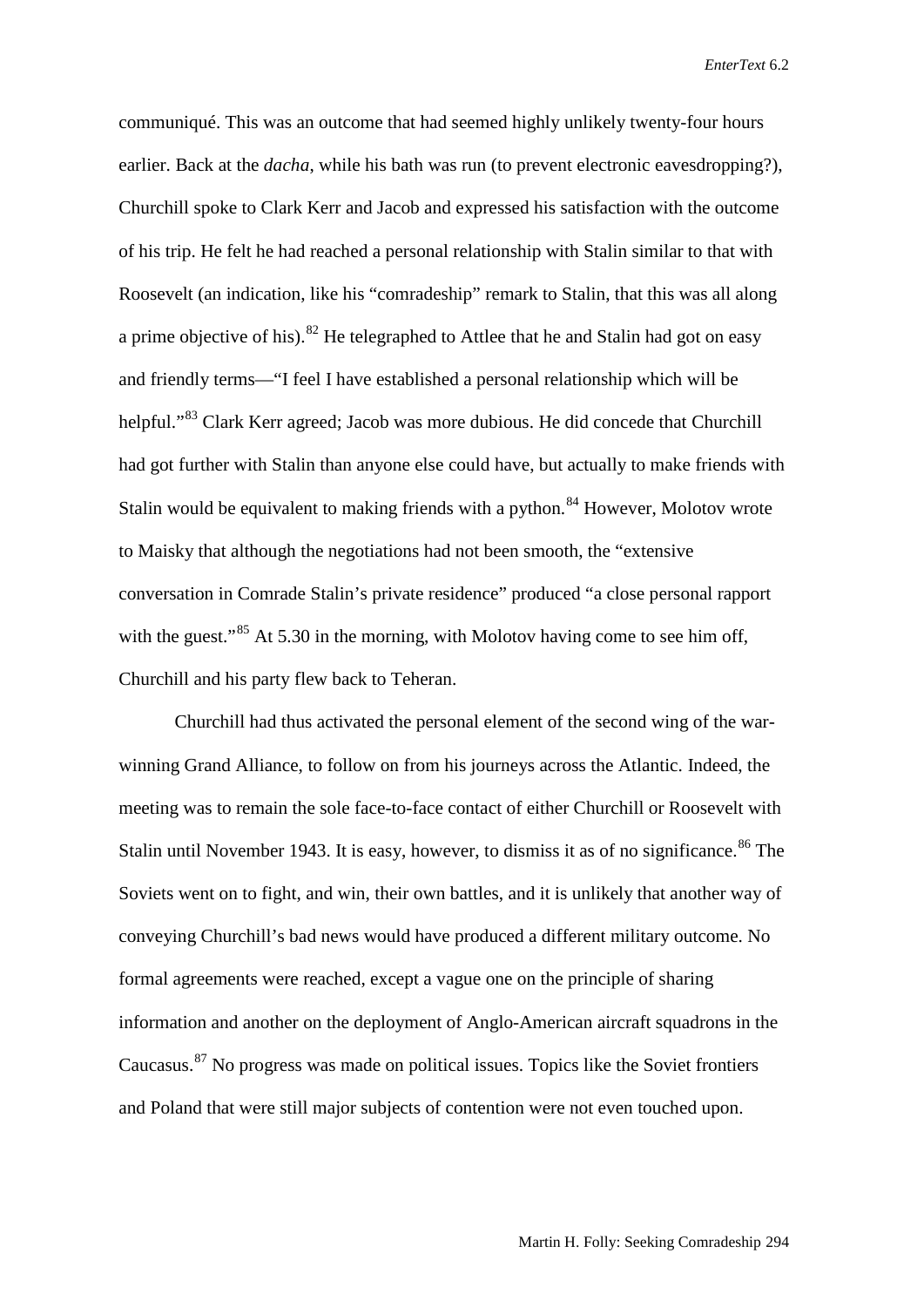There are also grounds for arguing that the Churchill-Stalin relationship remained full of suspicion.<sup>[88](#page-36-43)</sup>

To leave it at that, however, may be to miss the more intangible, but perhaps significant, aspects of the meetings in Moscow. The objective was never to reach firm agreements on substantive matters, but to test whether the two leaders, and their two states, could find some common foundations on which to build an alliance and overcome the sense of disconnectedness between their various war efforts that had become evident in the light of recent events. Churchill and Stalin had found common ground in their own discussion of military matters, as evidenced in their discussion of the relative merits of Churchill's ancestor the Duke of Marlborough, and the Duke of Wellington, as military commanders.[89](#page-36-1) In addition, and of some importance for Churchill, Stalin had seemed enthusiastic about Churchill's pet scheme of a joint invasion of North Norway, and agreed with him about the desirability of getting Turkey into the war (though not optimistic it could be achieved). In this sense, Churchill might well have felt that Stalin's views of future strategy were preferable to that of some of the Americans, hence his declaration of respect for Stalin's "sure-footed and quick military judgement" and his sense of achievement at the end of the mission.<sup>[90](#page-36-27)</sup>

Churchill was not a naïve or simplistic statesman and, as with his personal relationship with Roosevelt, he remained aware that political differences had not been expunged by inter-personal cordiality. He had been trusting in his ability to win over a supposedly simple, peasant-minded, Soviet leader by strength of rhetoric. Stalin's refusal to be charmed left him without an alternative strategy. However, the final result, the last meeting when the air had been cleared and the reality of mutual need had dawned on both leaders, produced a long-lasting sense that at the heart of the impersonal, grim and ruthless Soviet state was a human figure who was capable of frankness and humour, and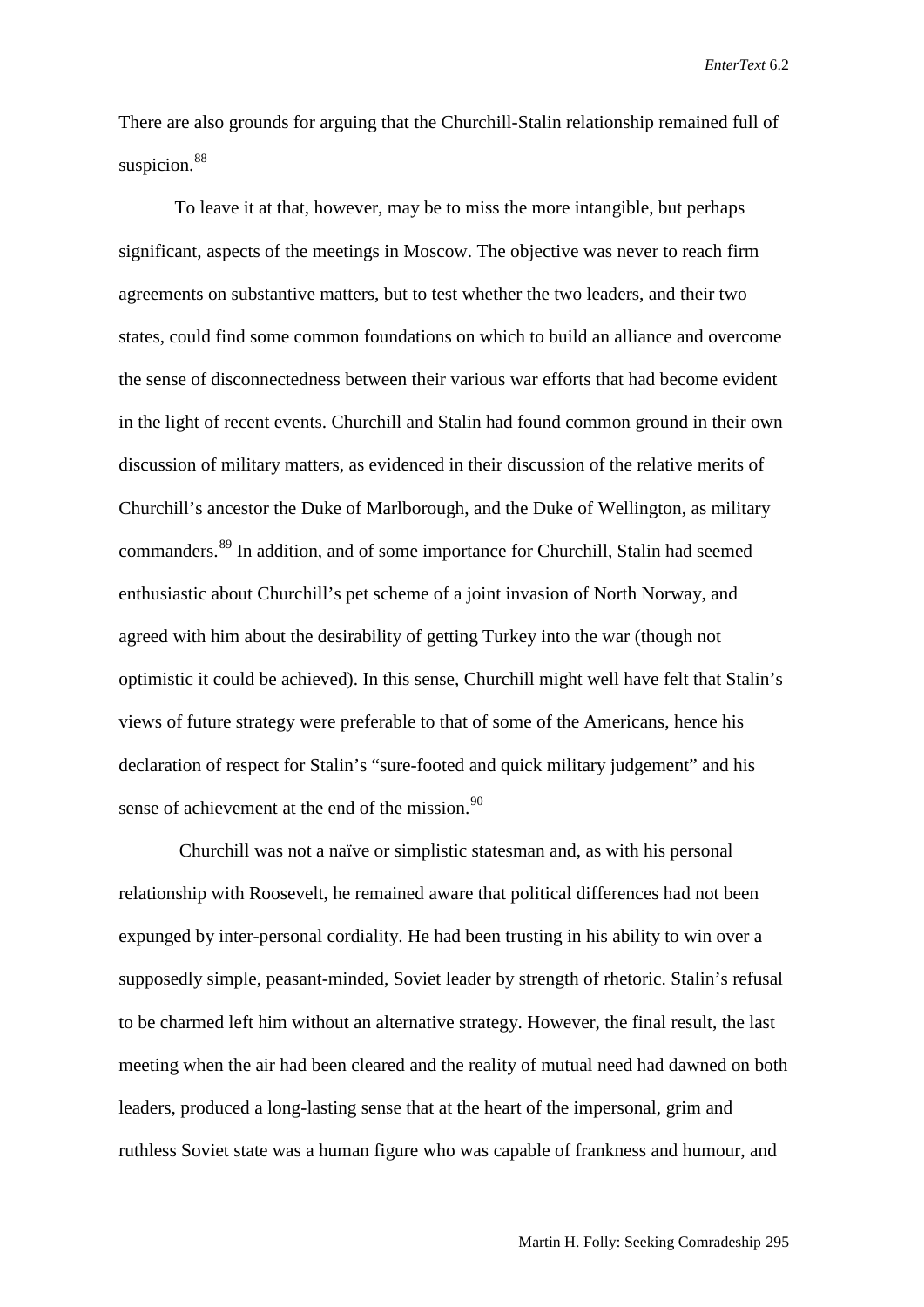who appeared in the last resort to attach importance to Churchill and his good opinion. He returned with an attitude to Stalin that was, if anything, more full of ambiguities than before, but one which, right to the end of the war, contained as one important element the sense that this was a man who could be dealt with. Churchill later said that if he could dine with Stalin once a week then all the difficulties would be capable of resolution.<sup>[91](#page-36-5)</sup>

That Churchill regarded Stalin in such a positive light can partly be explained by the unexpected rapport of the final meeting, but it is also necessary to take into account the underlying purpose of the mission, which was rooted in the still embryonic nature of the Big Three relationship. As has been discussed above, the issue of the frontiers earlier in the year had quickly become overlaid with issues concerning how the partnership with the Soviets was to be managed, and who was best suited to lead it on the Anglo-American side. As Churchill's comments concerning "comradeship" demonstrate, getting to know Stalin was to all intents and purposes the aim of the trip. Given the news Churchill was bearing regarding the second front, the prospects were not good, but if successful, it would place Churchill in a position where Roosevelt could no longer claim that he had an advantage in relations with Stalin and should therefore make the running on behalf of the Anglo-American partnership. Coming so quickly after his June trip to Washington, BRACELET put Churchill in a good position to be the lynchpin or broker of the Grand Alliance. In Moscow, he had obtained a sympathetic audience, possibly even support, for his strategic vision for the pursuit of victory. If these were its aims, then the mission must be judged a success.

With regard to the meeting's impact on Stalin's attitudes, Clark Kerr concluded that Churchill by the force of his personality had dispelled the "long-standing and tenacious suspicions which have clouded the judgement of Stalin." He exaggerated: the conference clearly did not do that, but it may have been important in convincing Stalin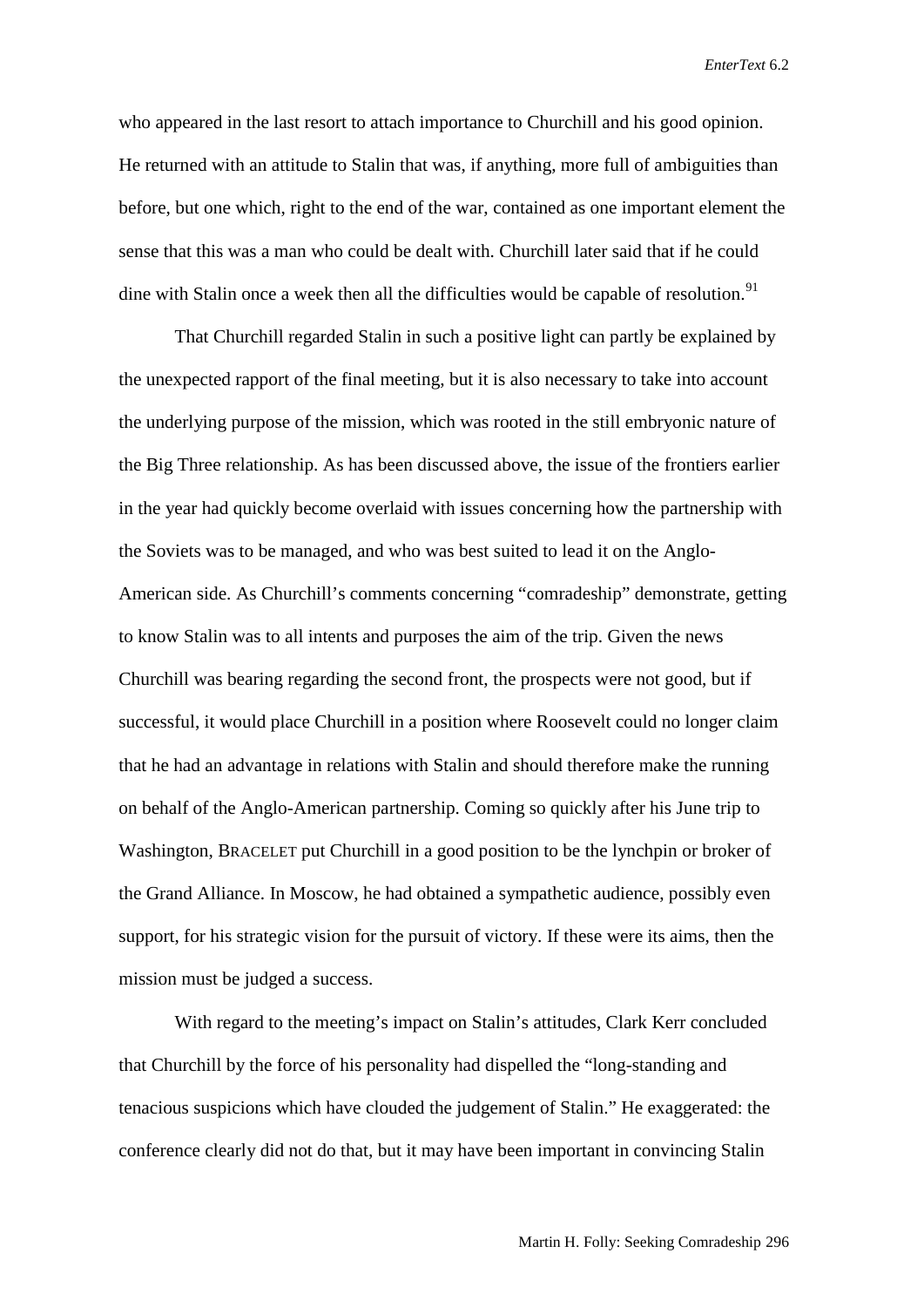that the British would not themselves make a separate peace—a matter of some concern since the flight of Rudolf Hess to Britain in May  $1941.^{92}$  $1941.^{92}$  $1941.^{92}$  Clark Kerr concluded that Stalin actually enjoyed Churchill's company, since there were few in the USSR with whom he could converse on such terms. If speculations about Stalin's inferiority complex had any grain of truth to them, then such meetings may well have brought satisfaction to Stalin by confirming his new-found status as a world statesman.<sup>[93](#page-36-45)</sup> In that case, the simple fact of Churchill having gone there and shown his personality in such an undiplomatic, but ultimately honest, manner, should not be underestimated. Churchill and Stalin had been able to get the measure of each other, and each had made a contribution, difficult though they found it personally, to averting a disastrous breach in relations—and, more importantly, came intuitively to a basis on which the alliance could proceed. In this context, Stalin's remark to Churchill about getting to know each other as friends was telling. It was a "strange alliance" for them, and for Roosevelt too, and nothing in their previous political experience, extensive though it was, had prepared them for it, nor did their shared interest in history provide much in the way of a blueprint or guidelines as to how to manage this relationship. In mid-1942 it was possible for it to go in two directions—the war could continue to be fought as two (or more) separate conflicts. The alliance did not come into being fully formed, with regard to the manner in which the three leaders would relate to each other and manage issues of tension and political/strategic disagreement. The BRACELET mission to Moscow represents a crucial first stage, in which the two leaders, neither conceding ground on an issue that divided them profoundly, came to the conclusion that notwithstanding this, they could find scope for co-operation and sensed that each valued the other's contribution to what they (crucially) agreed was a common enterprise—this was implied in Churchill's key use of the term "comradeship," which had practical as much as sentimental connotations.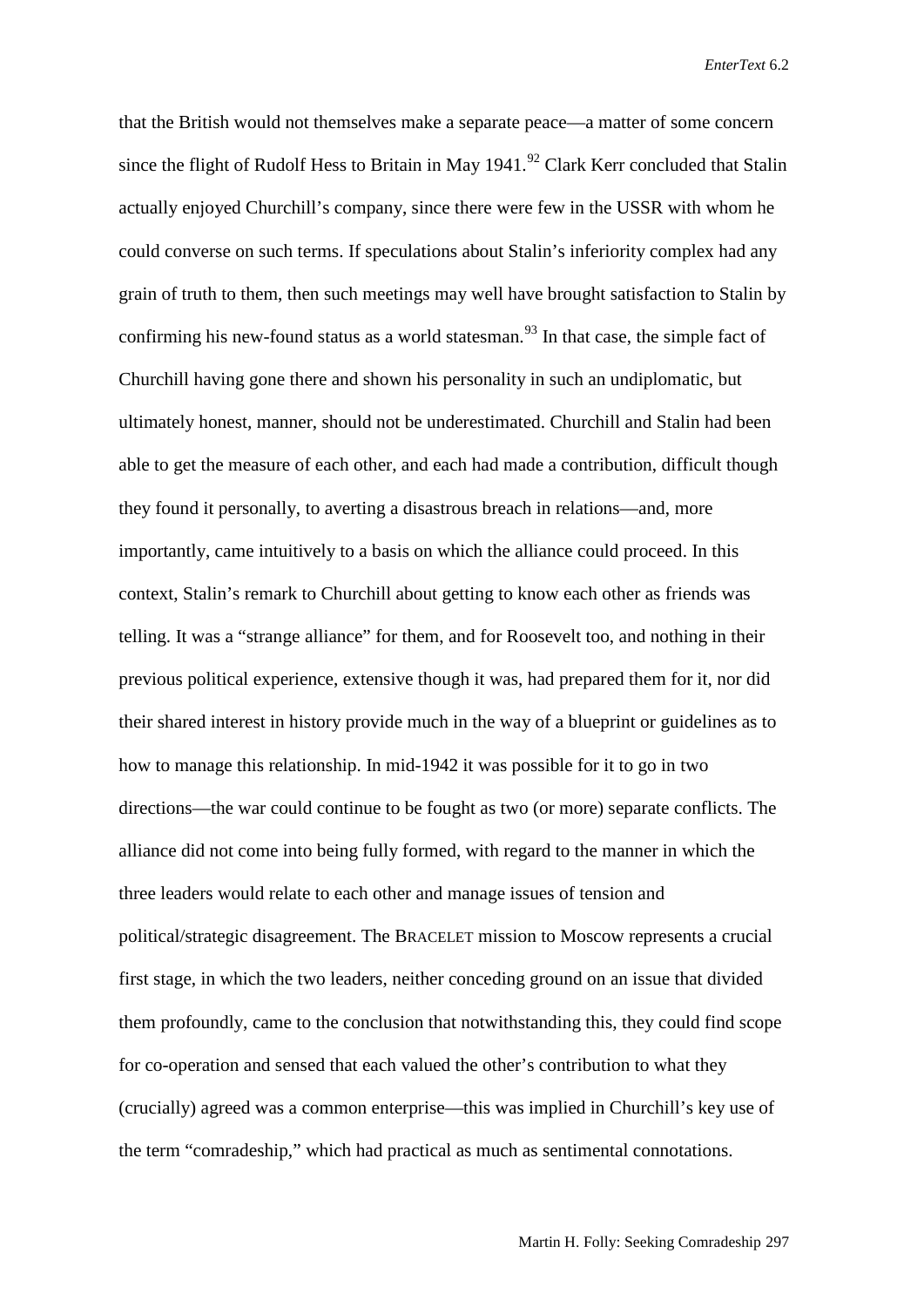Relations had been founded upon the discussion of strategic issues, not political ones. Roosevelt is often characterised as the one who swept political issues under the carpet in the cause of short-term Allied unity—BRACELET shows Churchill and Stalin doing so before Roosevelt was really in the game. The essentially pragmatic basis for the conduct of the Grand Alliance—a way of managing potential disagreements by offsetting them and framing the relationship as primarily a warrior alliance—was established. It may have been vital for seeing the Alliance through to its victory.<sup>[94](#page-36-46)</sup>

## <span id="page-31-0"></span>**Notes**

-

<sup>1</sup> Clementine Churchill, letter 4 August 1942, cited in Martin Gilbert, *Road to Victory: Winston S. Churchill 1941-1945* (London: Heinemann, 1986), 161. <sup>2</sup>

<span id="page-31-1"></span> $2\sigma$  Graham Ross analysed the mission most fully, and placed it in the context of the debate within the British government on how to handle the Soviets. He did not focus on the issue of the reasons for the mission, beyond breaking the news about the second front, nor did he consider in detail how Churchill's approach to the mission fitted in to the developing Big Three relationship, as this article does. See Graham Ross, "Operation Bracelet: Churchill in Moscow, 1942" in David Dilks, ed., *Retreat from Power,* vol. 2

<sup>(</sup>London: Macmillan, 1981), 101-119.<br><sup>3</sup> For the 1944 mission, see for example, J. Siracusa, "The Meaning of Tolstoy: Churchill, Stalin and the Balkans, Moscow October 1944" (*Diplomatic History* 3, 1979), 443-63; Albert Resis, "The Churchill-Stalin Percentages Agreement" (*American Historical Review* 82, 1978), 368-87; Elisabeth Barker, *British Policy in South-east Europe in the Second World War* (London: Macmillan, 1978). <sup>4</sup>

John Charmley, *Churchill: The End of Glory* (London: Hodder and Stoughton, 1993); David Carlton, *Churchill and the Soviet Union* (Manchester: Manchester University Press, 2000). For an idiosyncratic account that views Churchill traditionally, but does attach significance to the first Moscow meeting, see David Stone, *War Summits: The Meetings That Shaped World War II and the Postwar World*  (Washington, DC: Potomac Books, 2005), xiii, 247, 271. <sup>5</sup>

Robin Edmonds, *The Big Three* (London: Hamish Hamilton, 1991); David Reynolds, "Churchill, Roosevelt and the Stalin Enigma" in *From World War to Cold War: Churchill, Roosevelt and the International History of the 1940s* (Oxford: Oxford University Press, 2006), 235-48; Martin Kitchen, "Winston Churchill and the Soviet Union During the Second World War" (*Historical Journal* 30, 1987),

<sup>415-36.</sup> <sup>6</sup> Lord Moran, *Churchill at War 1940-45* (London: Robinson, 2002), xx-xxix. John Colville observed that "Moran was seldom, if ever, present when history was made: but he was quite often invited to dinner afterwards," John W. Wheeler-Bennett, ed., *Action this Day: Working with Churchill* (Macmillan: London, 1968), 10, 30-6, 110-12. This was not quite accurate: Churchill's habit of declaiming on weighty issues last thing at night, while stripping for his bath, regardless of who was present, meant that Wilson, in attendance in his official capacity, was indeed often at the centre, at the least, of Churchill thinking out loud.<br><sup>7</sup> Charmley, *End of Glory*, 605.<br><sup>8</sup> Edmonds, *Big Three*, 454-5; Elisabeth Barker, *Churchill and Eden at War* (London: Macmillan, 1978),

<sup>128-31, 136.</sup> <sup>9</sup> Charmley, *End of Glory*, 316; *Daily Mirror,* 13 July 1939; Barker, *Churchill and Eden*, 225.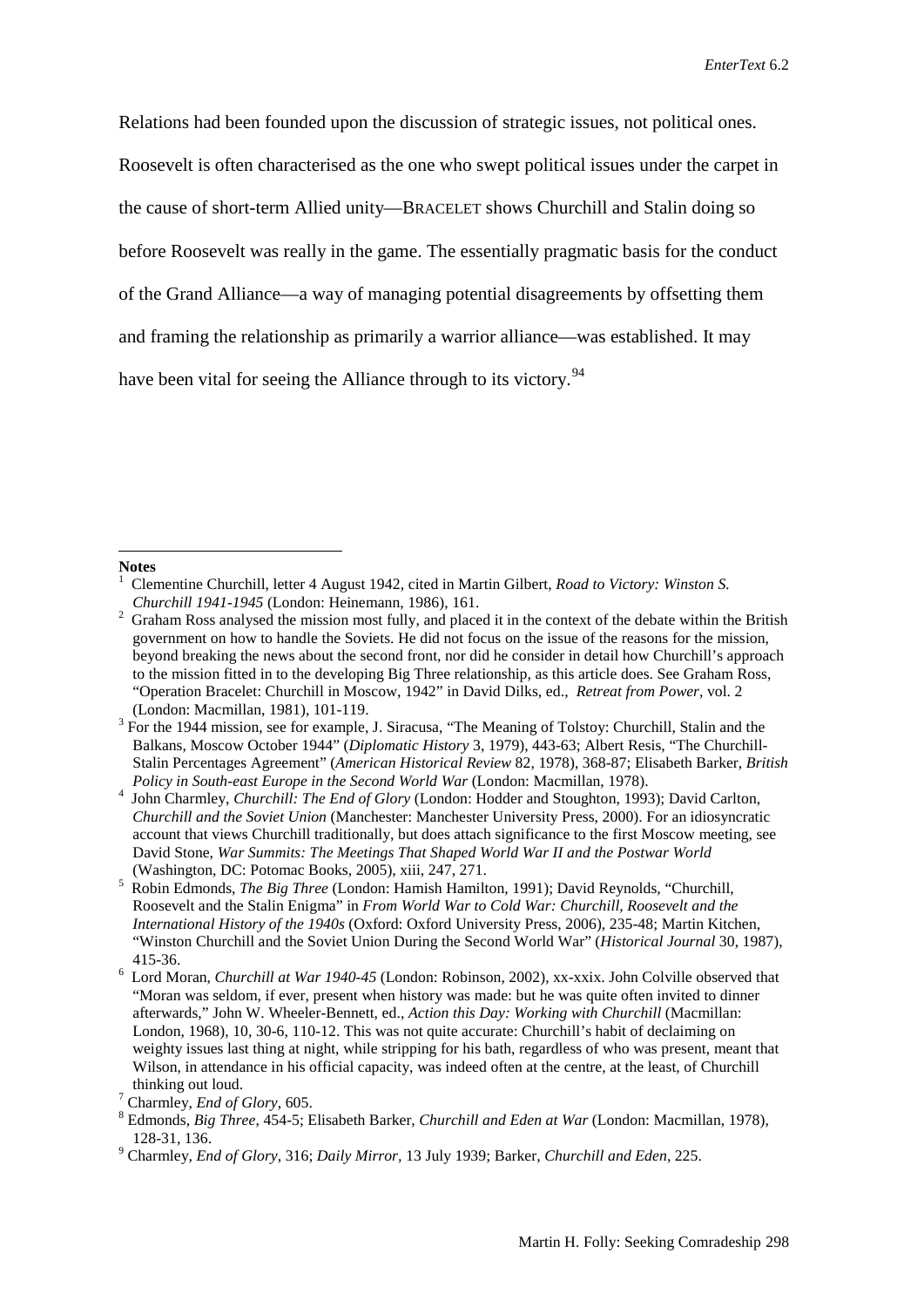- <sup>10</sup> Robert Boothby to Lloyd George, 18 September 1939, Lloyd George papers G/3/13, House of Lords Record Office; Martin Gilbert, *Winston S. Churchill, vol. 6: Finest Hour* (London: Heinemann, 1983) 44,
- 49, 98, 100-101. <sup>11</sup> Churchill radio broadcast, 1 October 1939, Winston Churchill, *Into Battle* (London: Cassell, 1941), 108. Interestingly, Churchill found the key to the enigma to be the hard-headed pursuit of national interest, not
- ideology. <sup>12</sup> Churchill radio broadcast, 20 January 1940, C. G. Eade, ed., *The War Speeches of the Rt. Hon. Winston*
- <sup>13</sup> Winston Churchill, *The Second World War, vol. 2: Their Finest Hour* (London: Cassell, 1949), 118; FO to Cripps, 13 June 1940, Foreign Office papers FO371/24844/N5808. All documents referred to are in the British National Archives, Kew, London, unless otherwise stated. An excellent selection of these documents, compiled by the Foreign and Commonwealth Office and scanned in their original format, is
- 
- available online at www.fco.gov.<br><sup>14</sup> Churchill to Stalin, 3 April 1941, FO371/29479/N1366.<br><sup>15</sup> Churchill to Eden and Beaverbrook, 14 October 1941, Prime Minister's Papers, PREM3/403. Churchill complained of Cripps that "if he had obeyed his instructions, it is more than possible that some kind of relationship would have been constructed between me and Stalin." In point of fact, as Gabriel Gorodetsky has pointed out, the message was far too cryptic to have had that effect, and it told Stalin nothing he did not already know, i.e. that the Soviets were basing considerable forces on his western frontier: Gabriel Gorodetsky, "Churchill's Warning to Stalin: A Reappraisal" (*Historical Journal* 29.4, 1986). Stalin's suspicions that the British wished to get the Soviets involved in war with Germany received a little further confirmation from the message, and even more from Cripps veiled threats about a British "separate peace"—he was also susceptible to the skilful German deception plan that aimed to persuade the Soviets that their build-up in the East was part of their preparations, out of range of the Royal Air Force, for the invasion of the United Kingdom, and that rumours that they were directed against the USSR were part of their own cover plan.
- 
- <sup>16</sup> Churchill to Eden, 22 April 1941, PREM3/395/16.<br><sup>17</sup> FO to Lord Halifax (ambassador to US), 17 June 1941, FO371/29501/N2840; FO-Ministry of<br>Information meeting, 17 June 1941, FO371/29483/N2904; Charmley, *End of Glor*
- <sup>18</sup> Churchill to Roosevelt, 14 June 1941, PREM3/230/1; Duff Cooper to Eden, 28 June 1941, Ministry of Information Papers INF1/913; War Cabinet minutes, WM(41) 64th meeting, 30 June 1941, CAB65/18.
- <sup>19</sup> Churchill radio broadcast, BBC, 9 pm, 22 June 1941, in Eade, ed., *War Speeches*, 450-4; John Colville diary, 22 June 1941, in J. Colville, *Fringes of Power: Downing Street Diaries* (London: Hodder and
- <span id="page-32-0"></span>Stoughton, 1985) vol. 1, 1939-October 1941.<br><sup>20</sup> Harvey diary, 28 July 1941, published in John Harvey, ed., *The War Diaries of Oliver Harvey, 1941-*<br>*1945* (London: Collins. 1978).
- <sup>21</sup> Churchill draft telegram to Cripps, 3 October 1941, FO371/29491/N5679; Churchill to Cripps, 28
- October 1941, FO371/29471/N6583. <sup>22</sup> Churchill to Beaverbrook, 30 August 1941, Beaverbrook Papers D/94, House of Lords Record Office. Although Churchill sent General Ismay, who was essentially his Chief of Staff on military matters, with Beaverbrook, he did not give Ismay instructions to enter into strategic discussions with the Soviets, and Beaverbrook followed an approach of offering the Soviets whatever they asked for. This avoided contention on the issue of the Soviets providing information as to their production and their plans (which they did not want to do) and allowed Beaverbrook and Harriman to complete their work in only six days, but it did not entirely please Stalin, as discussion of British plans to help the Soviets by military action, which was his first priority, was avoided. For Cripps' dissatisfaction with this aspect of the conference and the overall government approach to a strategy that integrated the Soviet and British wars against Germany, see his diary for 4 October 1941 in Gabriel Gorodetsky, ed., *Stafford Cripps in Moscow 1940-*
- <sup>23</sup> Stalin to Churchill, 8 November 1941, FO954/21B. Alongside his complaints, Stalin raised again the suggestion of a post-war alliance. For Churchill's initial response, see War Cabinet meeting
- WM(41)111th Confidential Annexe, 11 November 1941, CAB65/24.<br><sup>24</sup> Eden conversation with Maisky, 20 November 1941, FO371/29471/N6704; Harvey diary, 21 November 1941: Churchill to Stalin. 21 November 1941. FO371/29472/N6750
- 
- <sup>25</sup> War Cabinet paper WP(41)238, 8 October 1941, CAB66/19.<br><sup>26</sup> Eden memorandum, 4 December 1941, *Foreign Relations of the United States 1941* vol. I, 192-4; War Cabinet meeting, 4 December 1941, WM(41)124th meeting, Co
- <sup>27</sup> Eden memorandum of conversations with Stalin, 16-22 December 1941 WP(42)8, 5 January 1942, Avon Papers FO954/25A.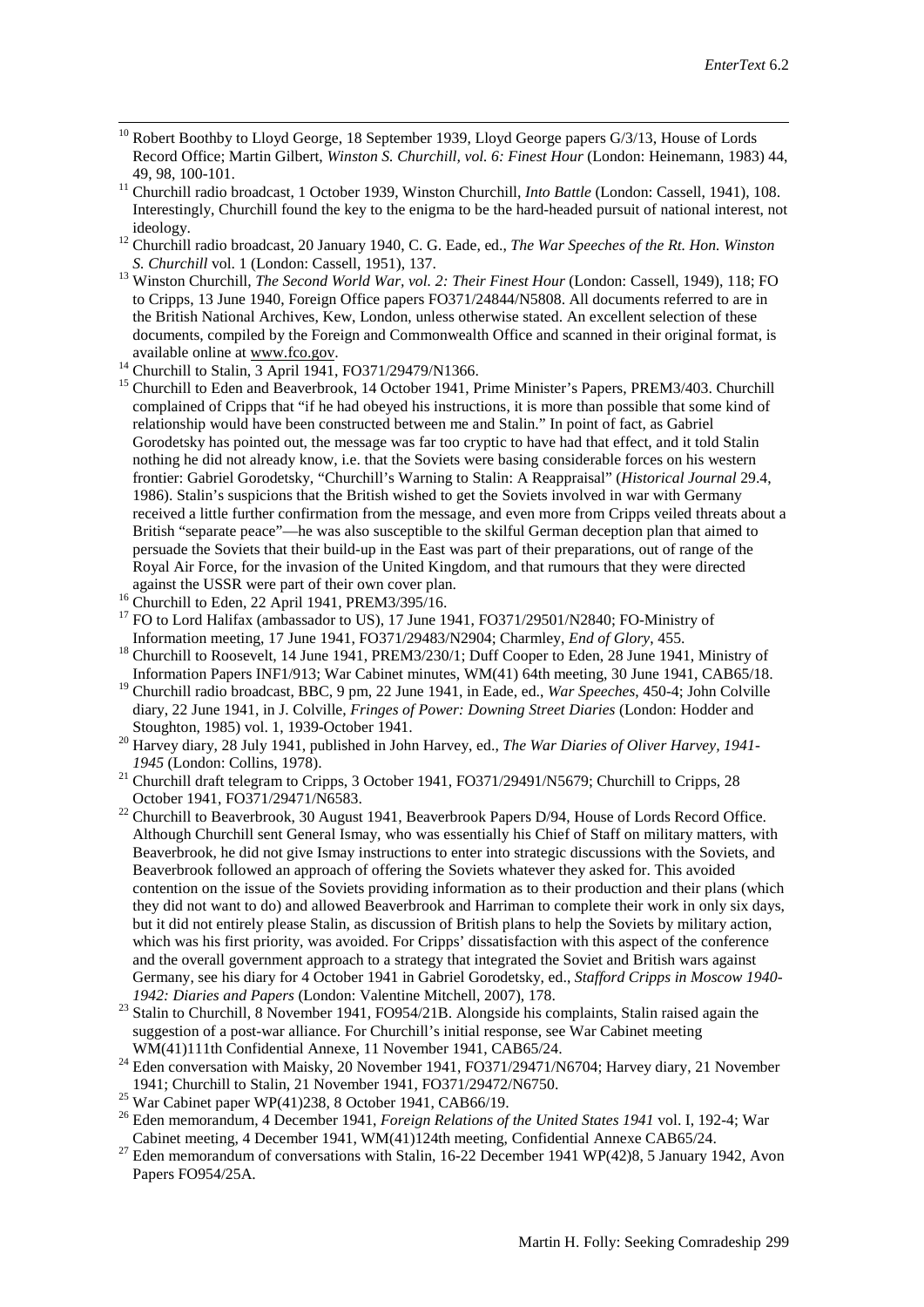28 Gorodetsky, *Stafford Cripps in Moscow*, 189-96, 205.

<sup>29</sup> Churchill to Attlee, 20 December 1941, while *en route* to the USA PREM 3/399; Churchill to Eden, 7 January 1942, PREM3/399, and 8 January 1942, FO371/32874/N108.

- $\frac{30}{30}$  War Cabinet meeting, 6 February 1942, WM(42)17th CAB65/29.<br><sup>31</sup> War Cabinet meeting, 25 February 1942, WM(42)24th CAB65/29; Beaverbrook paper "Controversy" Over Russia," 3 March 1942, FO954/25A. Beaverbrook's public reason for his resignation was health but his asthma was no worse at this time than at others when he had soldiered on. He remained a Churchill confidant, though his influence on Churchill's views is problematic and unquantifiable, which
- <sup>32</sup> Carlton, *Churchill and the Soviet Union*, 97; Eden at War Cabinet, WM(42)1st meeting, 1 January 1942,
- CAB65/29. <sup>33</sup> General Alan Brooke diary, 17 April 1942, published in Alex Danchev and Daniel Todman, eds., *War Diaries 1939-1945: Field Marshal Lord Alanbrooke* (London: Weidenfeld and Nicholson, 2001). The chances of the Soviets achieving their ambitious objectives may have been slim by early March, but the counter-offensive on the Moscow front did not come to a halt until April. The Soviets launched a further, spoiling, offensive at Kharkov on 12 May, which was to have disastrous consequences in compromising Soviet abilities to resist the main German offensive, which began on 28 June. David M. Glantz and Jonathan House, *When Titans Clashed: How the Red Army Stopped Hitler* (Lawrence, KS: Kansas University Press, 1995), 96-8. The Joint Intelligence Committee (JIC) at the start of June was still speculating on the likely outcome on the Soviet-German front that summer, uncertain which side would break. Although at that time the Chiefs of Staff thought the JIC was too optimistic as far as Soviet chances were concerned, it seems clear fears of imminent Soviet collapse were unlikely to have been a factor earlier in the spring, JIC(42)200(F) "The Possible Course of the Russian Campaign and Its
- Implications,"  $\text{COS}(42)169$ th meeting, AIR40/2344.<br><sup>34</sup> There had been some concern in the FO in early February that the Soviet winter offensive would be so successful that the Germans would be driven out of the USSR, and that Stalin would then make terms, but this concern had diminished by the start of March, as the Soviet offensive lost momentum, Sargent memorandum 5 February, Cadogan minute 7 February, Eden minute 8 February 1942, FO371/32906/N1492.
- <sup>35</sup> War Cabinet meeting, 25 March 1942, WM(42)37th CAB65/29; Churchill to Roosevelt, 7 March 1942, FO371/32877/N1174; Cadogan minutes, 4 March 1942, FO371/32876/N1156, and 7 May 1942,
- 
- FO371/32881/N2524. <sup>36</sup> Harvey diary, 6 March 1942; Brooke diary, 5 March 1942. <sup>37</sup> Roosevelt to Churchill, 18 March 1942 in Warren Kimball, ed., *Churchill and Roosevelt: The Complete Correspondence* (Princeton: Yale University Press, 1984), vol. 1, 421. <sup>38</sup> Harvey diary, 17 March 1942.
- 
- <sup>39</sup> Aide memoire to Molotov, 10 June 1942, CAB120/684; Lord Avon, *The Reckoning* (London: Cassell,
- <span id="page-33-0"></span>1965), 330; Harvey diary, 10 June 1942. <sup>40</sup> Combined Chiefs of Staff Conference, 22 July 1942, CAB99/190—the American delegates were General Marshall, Admiral King and Harry Hopkins; War Cabinet 94th meeting, 22 July 1942, CAB65/31; Brooke diary, 24 July 1942. See also War Cabinet 73rd meeting, 11 June 1942, CAB65/30, and War Cabinet paper summarising Churchill's strategic discussions in Washington, WP(42)278, 2 July 1942, CAB66/26. Churchill much preferred an attack on the Germans in North Norway, code-named Operation JUPITER, which he was to propose to Stalin in August. The Chiefs of Staff consistently opposed the idea
- <span id="page-33-1"></span> $41$  On the day of his telegram to Churchill, Stalin recalled to Moscow the commander of the southern front, Marshal Timoshenko, with his forces retreating in disarray, and on 28 July issued the "no step back" order threatening death to any commander who allowed unauthorised retreat.
- <span id="page-33-2"></span>order threatening death to any commander who allowed uncertainty *securements* of the Churchill and Attlee Stalin to Churchill, 23 July 1942 (Soviet translation), *Stalin's Correspondence with Churchill and Attlee 1941-1945* (New York: Capricorn, 1965), document 57. The British translation in PREM3/463 has Stalin complaining that the second front was not being treated with the seriousness it deserved: "I must state in the most emphatic manner that the Soviet Government cannot acquiesce in the postponement of a second front in Europe until 1943." Stalin was (correctly) reading between the lines of Churchill's telegram of 18 July: Churchill spoke of "preparations going forward on a vast scale for Anglo-American mass invasion of the Continent." But he had gone on to say, "Believe me, there is nothing that is useful and sensible that we and the Americans will not do to help you in your grand struggle. The President and I are ceaselessly searching for means of overcoming the extraordinary difficulties which the geography, sea-water and the enemy's air power interpose."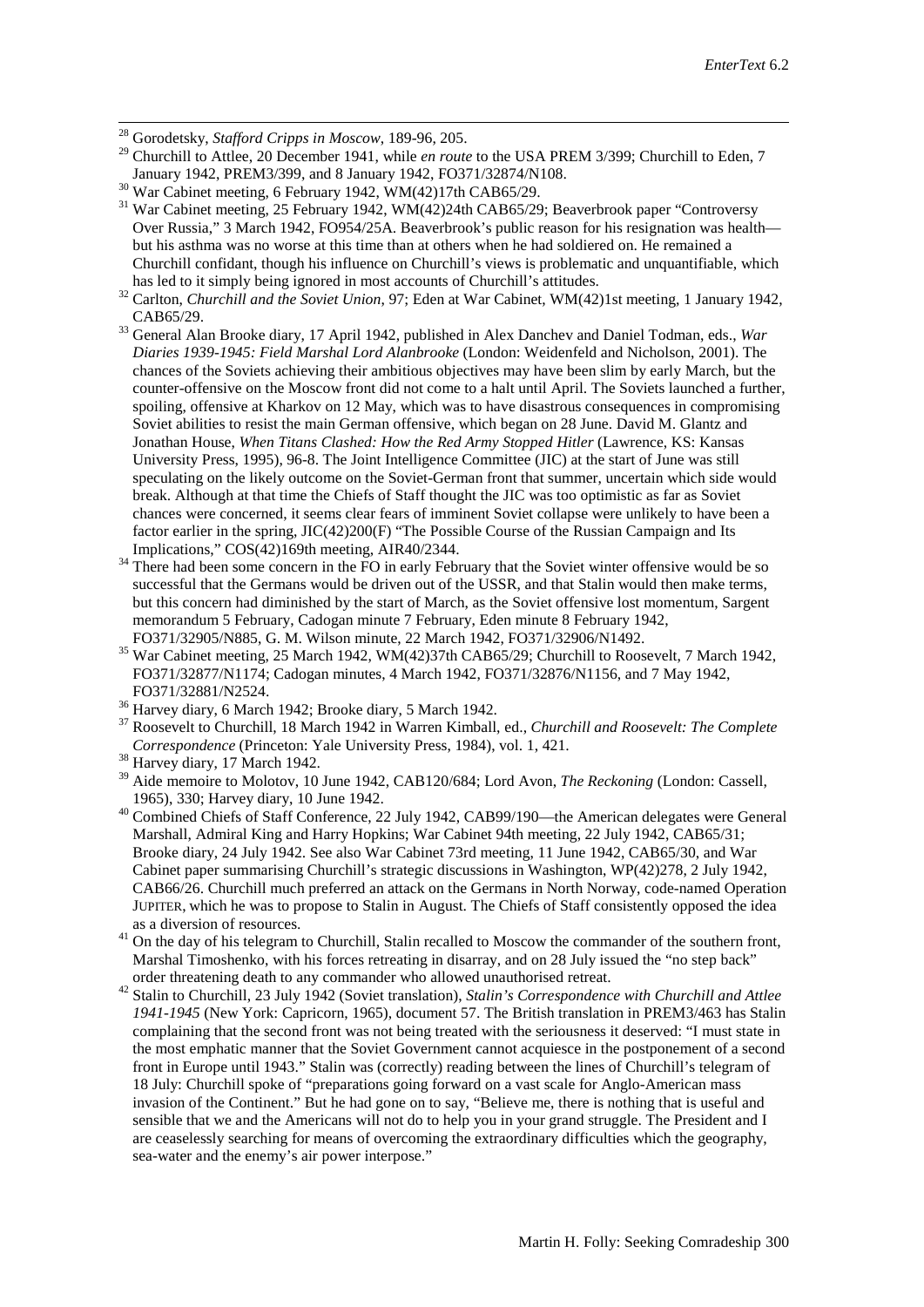- <span id="page-34-3"></span><sup>43</sup> Clark Kerr had described Stalin as "just my cup of tea." They had been forced into each other's company for an extended period in the Kremlin air-raid shelter, and had filled the time talking on a range of
- <span id="page-34-4"></span>subjects, including tobacco and women. Clark Kerr to Cripps, 26 April 1942, FO800/300. <sup>44</sup> Clark Kerr to Cadogan, 28 July 1942, PREM3/76A/1. Cadogan minuted on this telegram, "I attach enormous importance to a Stalin-Churchill meeting. [The time] may well come when the Russians are no longer attracted by 'jam tomorrow.' We may have to put our cards on the table." Eden noted, "Took the telegram round to Winston, and he jumped at it," diary, 30 July 1942, in Avon, *The Reckoning* 338;
- 
- <span id="page-34-5"></span>Harvey diary, 30 July 1942. 45 Churchill to Stalin, 31 July 1942. <sup>46</sup> Winston Churchill, *The Second World War, vol. 4: Hinge of Fate* (London: Cassell, 1951), 428; Averell Harriman and Elie Abel, *Special Envoy to Churchill and Stalin, 1941-1946* (New York: Random House, 1946), 125; Churchill told the War Cabinet that he would give Stalin an account of the Anglo-American discussions (thereby ensuring Stalin got Churchill's take on them first) and their plans for 1942, War Cabinet, 30 July 1942, WM(42)100th CAB65/27; Churchill told his wife, "I am not looking forward to this part of my mission because I bear so little in my hand, and sympathise so much with those to whom I go." Gilbert, *Road to Victory*, 161, 169, 170. Churchill's use of the phrase "carrying ice to the North Pole" is interesting, as its meaning is obscure. The first impression is that he is saying it was a hard task – but actually the phrase is more akin to "carrying coals to Newcastle." Perhaps he meant to convey that he was taking something (bad news) somewhere that it was not wanted, and where there was plenty of it

already.<br><sup>47</sup> Churchill was also accompanied by a small personal entourage of Dr Charles Wilson, Leslie Rowan, Patrick Kinna and Commander C. R. Thompson of his private staff, his detective, Inspector Thompson,

- and also Colonel Ian Jacob from the Chiefs of Staff secretariat to service the military men. <sup>48</sup> Churchill to Roosevelt, 29 July 1942, Kimball, ed., *Correspondence*, 544; Harvey diary, 30 June 1942.
- <sup>49</sup> Roosevelt to Churchill, 29 July 1942, Kimball, ed., *Correspondence*, 545. Roosevelt strongly supported the idea of sending an air force to fight on the Soviet southern front.
- 
- 
- 
- <sup>50</sup> Churchill to Roosevelt, 31 July 1942, Kimball, ed., *Correspondence*, 551.<br>
<sup>51</sup> Churchill to Roosevelt, Egypt, 4 August 1942, Kimball, ed., *Correspondence*, 553.<br>
<sup>52</sup> Roosevelt to Churchill, 5 August 1942, Kimball,
- <sup>54</sup> The aircraft carrying Cadogan and the generals experienced engine trouble and had to return to Teheran.
- They arrived the following day. <sup>55</sup> Stalin was accompanied by Molotov and Marshal Kliment Voroshilov of the Soviet High Command
- (*Stavka*). <sup>56</sup> He discussed the tactic of breaking the worst news directly and immediately and then revealing what the Anglo-Americans were going to do, in his initial meeting with the ambassador, Clark Kerr manuscript
- $^{57}$  Notes of meeting with Stalin, Kremlin, 7 pm, 12 August 1942, CAB127/23.<br> $^{58}$  Clark Kerr, BRACELET journal, 12 August 1942, FO800/300.
- 
- <sup>59</sup> Churchill to Attlee, 13 August 1942, FO800/300; Jacob diary, 13 August 1942, published in Charles Richardson, *From Churchill's Secret Circle to the BBC: The Biography of Lieutenant-General Sir Ian Jacob* (London: Brassey's, 1991); Sir Charles Wilson told Clark Kerr that Churchill had said to him after the first meeting "I want that man to like me," Clark Kerr, BRACELET journal, 13 August 1942, FO800/300. Harvey concluded from the reports back to London that Churchill was "clearly much taken
- by Stalin," diary, 13 August 1942.<br>Lord Tedder, *With Prejudice* (London: Cassell, 1966), 330; David Dilks, ed., *The Diaries of Sir Alexander Cadogan 1938-1945* (London: Cassell, 1972), 471.
- Churchill conversation with Molotov, 13 August 1942, PREM3/76A/12; Records of BRACELET Conference, FO800/402.
- <span id="page-34-2"></span><span id="page-34-1"></span><span id="page-34-0"></span> $^{62}$  Minutes of meeting at Kremlin, 11.15 pm, 13 August 1942, CAB127/23. Present were Churchill, Stalin, Molotov, Harriman, Cadogan, Wavell, Brooke and Tedder, together with Jacob and the interpreters. Gilbert, *Road to Victory,* 185; Jacob diary, 13 August 1942; Ross, "Operation Bracelet," 111; Wheeler-Bennett, ed., *Action this Day*, 215. Churchill's intended agenda for his second meeting with Stalin covered shipping losses on the Russian convoys, further statements about growing Allied air strength, post-war co-operation, Soviet contingency planning in the Caucasus and Caspian region (showing concern about potential German access to the Middle East: Brooke, from his observations on his flight to Moscow from Teheran was convinced Soviet defences there were totally inadequate) and Japan, memorandum for meeting with Stalin, 13 August 1942, PREM3/76/11.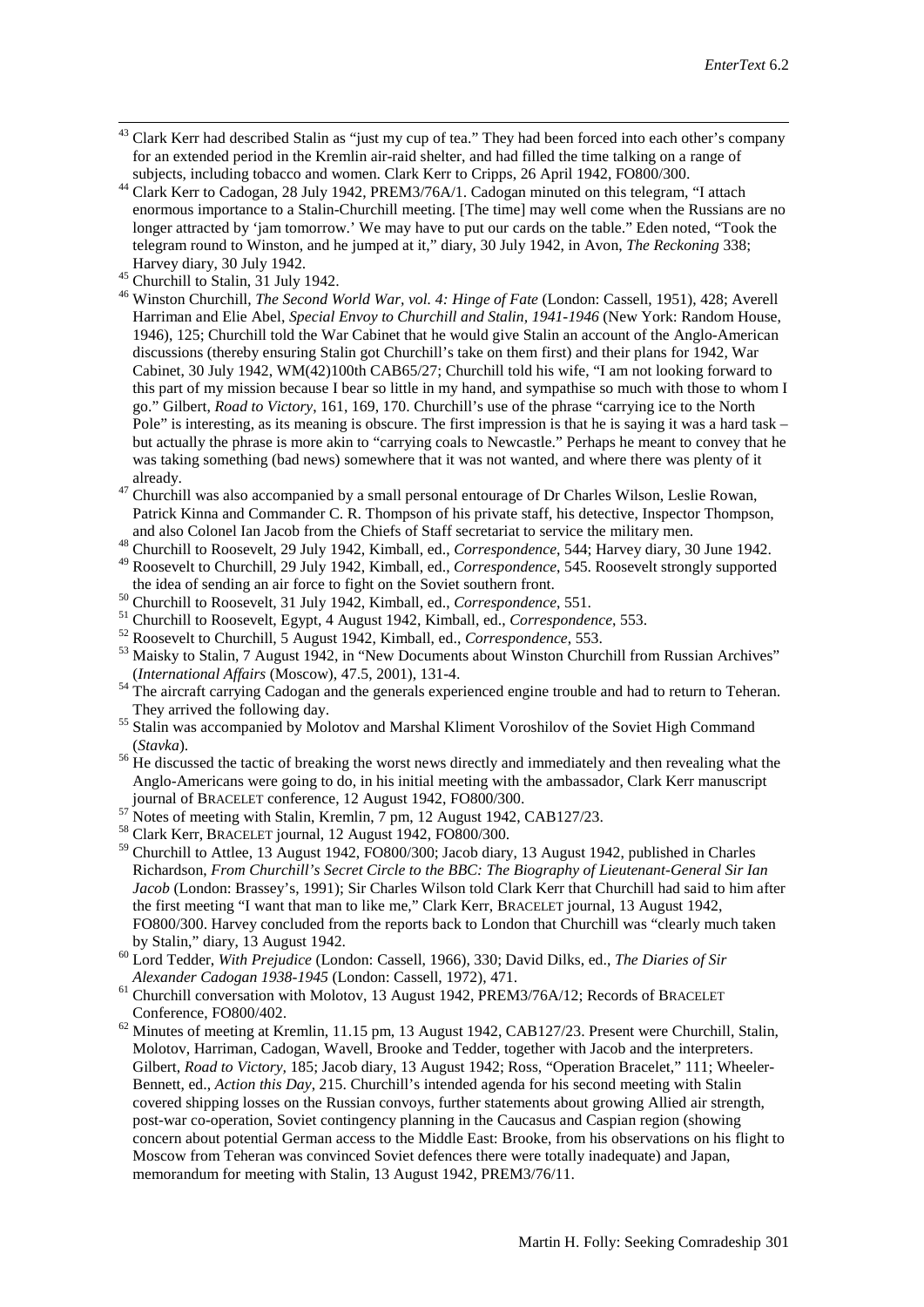- 
- 
- 
- 
- 
- 
- <sup>63</sup> Churchill to Attlee, 14 August 1942, FO800/300.<br>
<sup>64</sup> Churchill to Attlee, 14 August 1942, PREM3/76A/9.<br>
<sup>65</sup> Clark Kerr, BRACELET journal, 14 August 1942, FO800/300.<br>
<sup>66</sup> Churchill to Attlee, 14 August 1942, PREM3/
- <span id="page-35-0"></span><sup>70</sup> Churchill described the food to Wilson as "filthy," Wilson diary, 14 August 1942 in Moran, *Churchill at War*. Some accounts follow Churchill in ignoring his bad mood at the dinner and subsequently. Churchill's account to the War Cabinet glossed over his unhappiness during the dinner, Churchill to Attlee, 15 August 1942, CAB120/67. Gilbert suggests Churchill was depressed by bad news concerning the Malta convoy, and was not angry—Clark Kerr's notes confirm Churchill's bad temper earlier in the
- <span id="page-35-2"></span><span id="page-35-1"></span>day: see note 67.<br><sup>71</sup> Clark Kerr, BRACELET journal, 15 August 1942, FO800/300; Jacob diary, 14 August 1942, Cadogan had reported to Molotov on the morning of the dinner that Stalin's truculence at the second meeting had had a bad effect, Clark Kerr to FO, 16 August 1942, PREM3/76A/11; Wilson diary, 14 August 1942;
- Harriman, *Special Envoy*, 161. <sup>72</sup> Clark Kerr, BRACELET journal, 14 August 1942, FO800/300; Brooke diary, 14 August 1942; Wilson
- diary, 14 August 1942.<br><sup>73</sup> Robin Edmonds portrays Clark Kerr as a vain man seeking to gain all the credit, though Clark Kerr's account was never published and he made no capital out of his role. For what it is worth, Clark Kerr's account is verified by John Reed, an official at the Embassy, though Reed may have had the ambassador as his source. Edmonds, *Big Three*, 563 note 15; Reed letter to Lambert (FO), 19 August 1942,
- FO800/300 <sup>74</sup> Clark Kerr, BRACELET journal, 15 August 1942, FO800/300; Wilson diary, 15 August 1942. Wilson differs on details with Clark Kerr, but as an account by a Churchill confidant it cannot be discounted as evidence for Churchill's feelings and reactions, despite the efforts of Churchillians to discredit the doctor's viewpoints when they were published and by the fact that Wilson's notes were not strictly speaking a diary, contrary to the way the material is presented in the published version. Leslie Rowan, Churchill's private secretary, writing in the volume refuting Wilson's book, saw Churchill to be deliberately countering Stalin's rudeness; it was "not bad temper, it was a calculated response to a calculated move," Rowan in Wheeler-Bennett, ed., *Action This Day*, 255. On the other hand, Wilson's and Clark Kerr's accounts describe Churchill's bad temper and querulousness on 14 and 15 August in some detail. They have been pointedly overlooked in some accounts of the conference, which is unfortunate, as Wilson and Clark Kerr recorded not only Churchill's mood-swings, which favourably inclined writers might wish to gloss over, but also both his threats to leave prematurely and his musings about Stalin and the prospects for a good relationship with him, which reveal much about Churchill's underlying aims in making the trip. Perhaps the idea that Churchill really thought he could get on terms
- of personal friendship with Stalin is also an uncomfortable one for Churchill apologists.  $^{75}$  Jacob diary, 15 August 1942. From the fact that it was Clark Kerr who contacted Birse, Ross concludes that it was the ambassador, not Jacob, who was responsible for this important change, Ross, "Operation
- Bracelet," 115; Arthur H. Birse, *Memoirs of an Interpreter* (London, Michael Joseph, 1967), 94-7.<br><sup>76</sup> Carlton describes Churchill's repeated indiscretions within microphone range as "unprofessional," and speculates that some of them, such as his comment that the Russians were "orang-utans," were made while drunk, Carlton, Churchill and the Soviet Union, 100.
- 
- 77 Clark Kerr, BRACELET diary, 16 August 1942, FO800/300.<br><sup>78</sup> Svetlana Alliluyeva, *Twenty Letters to a Friend*, trans. Patricia Johnson McMillan (London: Hutchinson, 1967), 185; Ross, "Operation Bracelet," 115; Clark Kerr, BRACELET journal, 16 August 1942,
- 
- FO800/300. <sup>79</sup> Birse notes of Churchill-Stalin talks, Kremlin, 7 pm, 15 August 1942, FO800/300. <sup>80</sup> Soviet record of Stalin-Churchill meeting 15 August 1942, *Советско-английские отношения во время Великой Отечественной Войны* vol. 1 (Moscow: Izdat'yelstvo, 1983), 279 Document 134, Edmonds,
- *Big Three*, 303.<br><sup>81</sup> Churchill, *Hinge of Fate*, 446-449; Churchill to Attlee, 16 August 1942, PREM3/76A/11; Dilks, ed., *Diaries of Sir Alexander Cadogan*, 473.
- <sup>82</sup> Clark Kerr noted, " the P.M. began to chuckle and to kick a pair of gay legs in the air. I can't remember the words he used, but it had all been grand. He had cemented a friendship with Stalin. My God! he was glad that he had come. Stalin had been splendid…. What a pleasure it was to work with 'that great